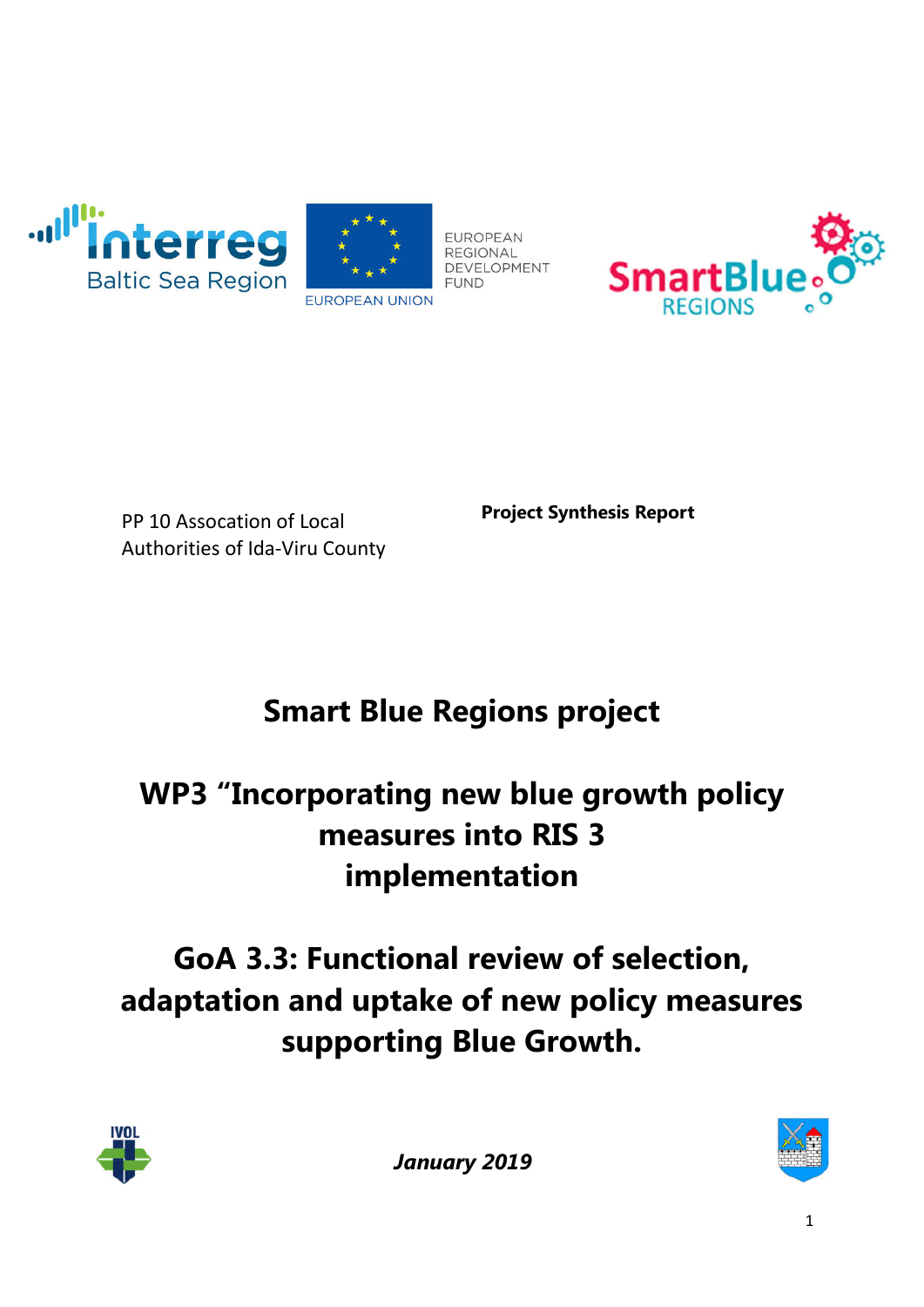#### **Authors**

Uku Varblane (University of Tartu) Garri Raagmaa (University of Tartu) Kerda Eiert (Association of Local Authorities of Ida-Viru County)

#### **Contributing authors**

Inga Brieze (Riga Planning Region) Otto Lappalainen, Sonja Palhus, Aleksis Klap, Petteri Partanen and Helinä Yli-Knuutila (Regional Council of Southwest Finland) Joanna Przedrzymirska, Iwona Rakowska, Joanna Licznerska-Bereśniewicz (The Maritime Institute in Gdansk) Barbara Weig (SUBMARINER Network and Ministry of Economy, the Ministry of Environmental Protection and Regional Development) Helene Norberg (HN Analys & Strategi AB) Magda Leszczyna-Rzucidło (APEU)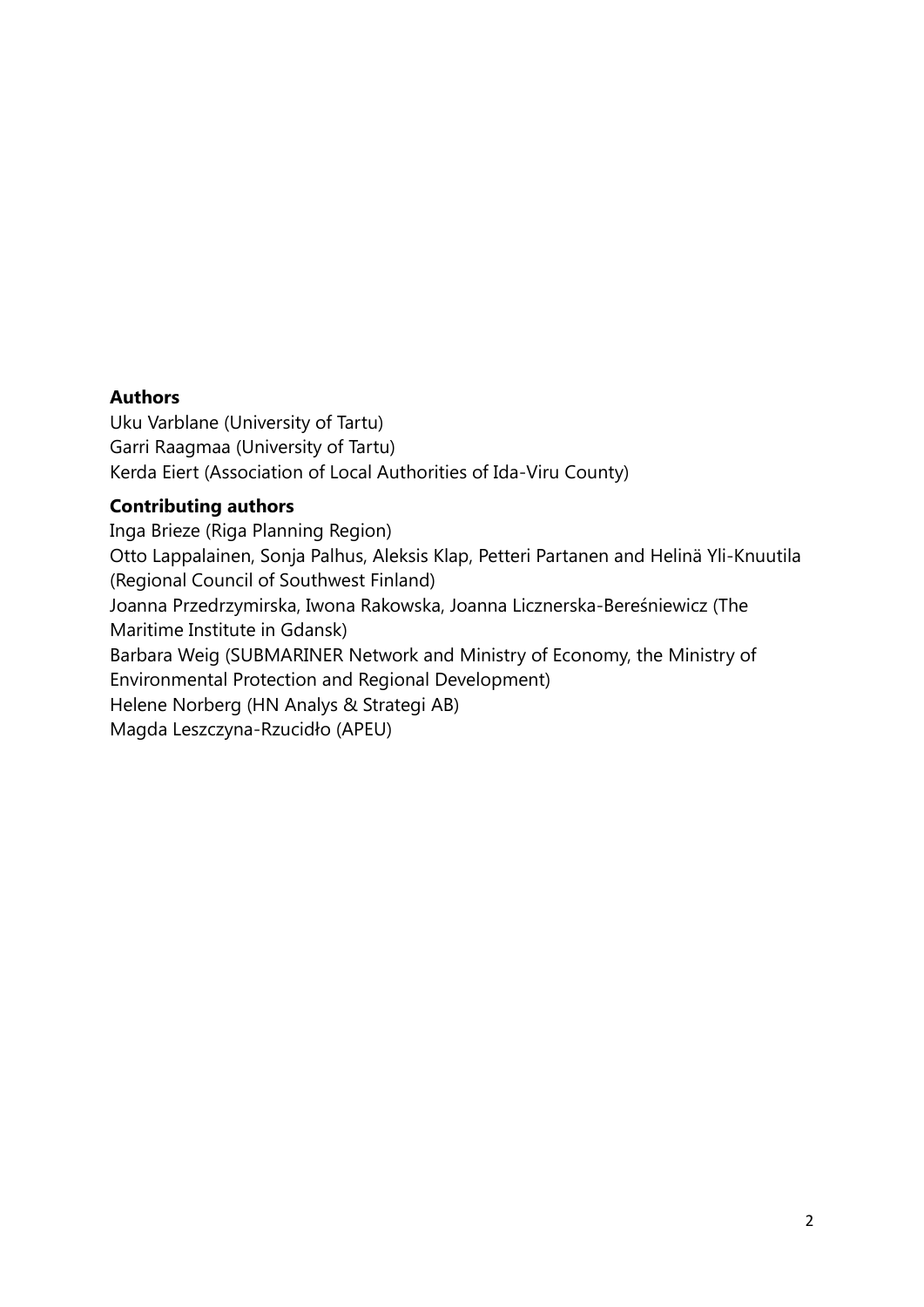## Content

| 1.                                                                                     |      |                                                                              |
|----------------------------------------------------------------------------------------|------|------------------------------------------------------------------------------|
|                                                                                        | 1.1. |                                                                              |
|                                                                                        | 1.2. |                                                                              |
|                                                                                        |      |                                                                              |
|                                                                                        |      | Tools and methods for engagement and raising awareness among stakeholders  9 |
|                                                                                        | 1.3. |                                                                              |
|                                                                                        | 1.4. |                                                                              |
|                                                                                        | 1.5. |                                                                              |
|                                                                                        |      |                                                                              |
|                                                                                        |      |                                                                              |
|                                                                                        |      |                                                                              |
|                                                                                        |      |                                                                              |
|                                                                                        |      |                                                                              |
|                                                                                        |      |                                                                              |
| 2.                                                                                     |      |                                                                              |
| Target for adaptation of existing strategies and uptake of new policy measures<br>2.1. |      |                                                                              |
|                                                                                        | 2.2. | Selection of measures and activities advancing blue growth 16                |
|                                                                                        | 2.3. |                                                                              |
|                                                                                        | 2.4. |                                                                              |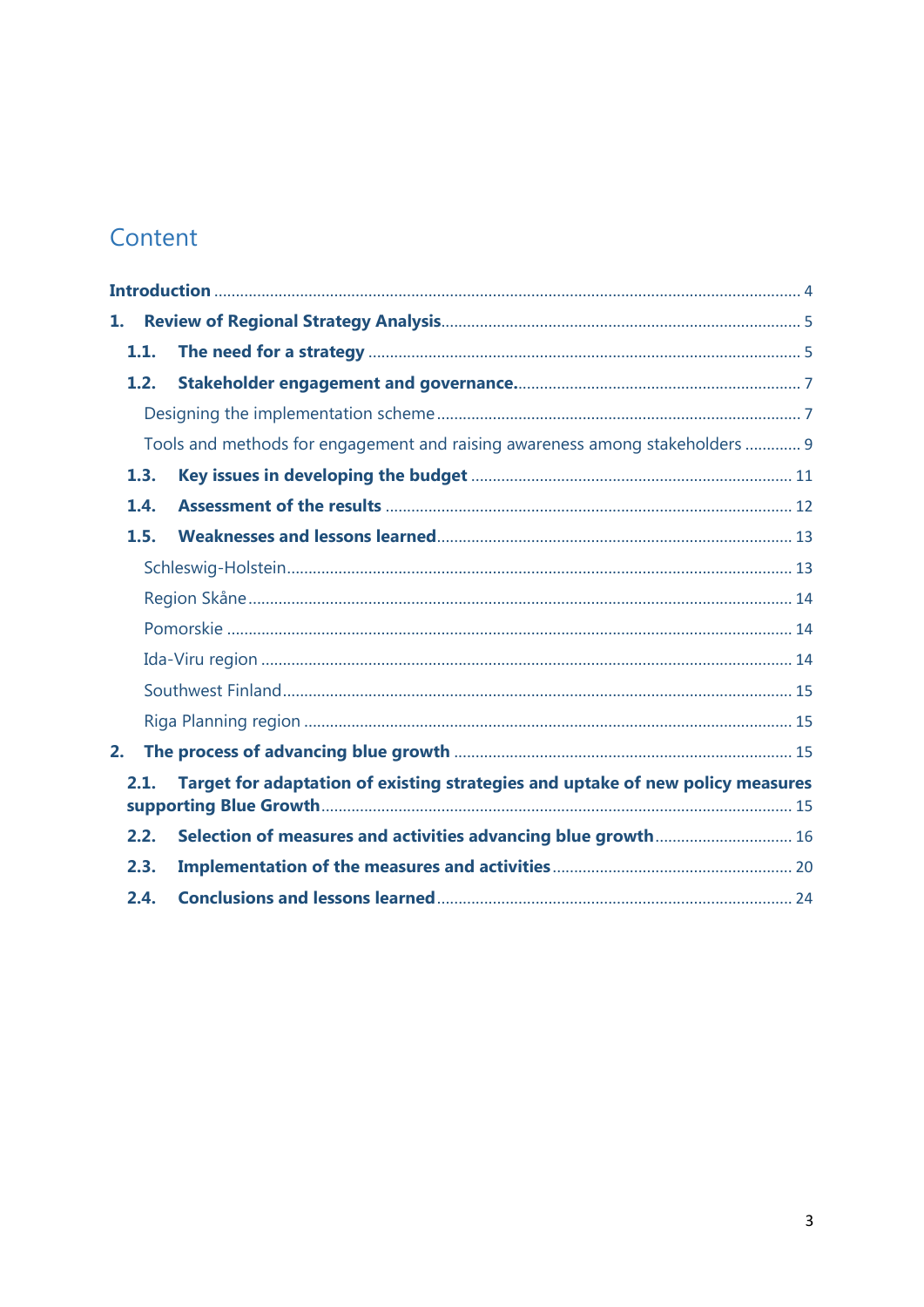### **Introduction**

Blue growth is a relatively new concept that supports sustainable economic growth in sectors, which make use of marine space and/or resources. The purpose of the blue growth initiative is to harness the untapped potential of Europe's oceans, seas and coasts for jobs and growth<sup>1</sup>. The potential of the blue growth grabbed the attention of European Commission after the previous economic crisis<sup>2</sup> in the course of finding novel and innovative approaches for the growth of marine-industry and harnessing new technologies for steering the EU out of the crisis. The individual sectors of the blue economy are independent, but rely on common skills and shared infrastructure – such as ports and electricity distribution networks. This means that it is relevant to treat these sectors together. Whereas European, national and regional policies has targeted traditional maritime activities such as shipping and fishery for decades, there is still only a limited base of experience of proven policy measures when it comes to blue biotechnology/blue life science, maritime surveillance/technology or new propulsion technologies based on marine energy resources. Even on the European level, there is no RIS3 specific quidance for blue topics.<sup>3</sup> Therefore, the challenge in the current project was to seek for good examples and initiate mutual learning.

One of the stages of the Smart Blue Region project is the selection, adaptation and uptake of new policy measures as well as implementing other activities supporting Blue Growth. A separate work package has been dedicated to tackle these tasks. The broad purpose of the GoA 3.3. is defined as the involvement of the blue growth potential in territorial development strategies and development of the best feasible policy mix for blue growth smart specialisation. As the participating regions differ significantly in terms of population, size, macroeconomic conditions, governance structure as well as the previous experience and capacity to implement RIS3, the specific outputs of the project are also defined as region-dependent. In Schleswig-Holstein, Pomorskie and Skåne, the focus is on improvement and optimizing their own set of implementation measures of existing RIS3 by integrating good practices from other regions and/or sectors. In Southwest Finland, the aim was to develop the internal plan for "Blue Growth" RIS3 implementation in the area. In participating regions from Latvia, and Estonia the blue growth development plans are also missing so far. In the course of the project, Riga Planning Region will elaborate its own Blue Growth thematic development plan with specific measures or activities to be implemented.

The process of GoA 3.3. involved several steps. The process is described and summarized in the current report and will hopefully serve as a learning material within and beyond the project.

 <sup>1</sup> http://eur-lex.europa.eu/legal-content/ET/TXT/HTML/?uri=CELEX:52012DC0494&from=EN

<sup>2</sup> Ibid.

<sup>&</sup>lt;sup>3</sup> There is however a JRC Technical Report on Blue Growth and Smart Specialisation: How to catch maritime growth through 'Value Nets', S3 Policy Brief Series, No. 17/2016.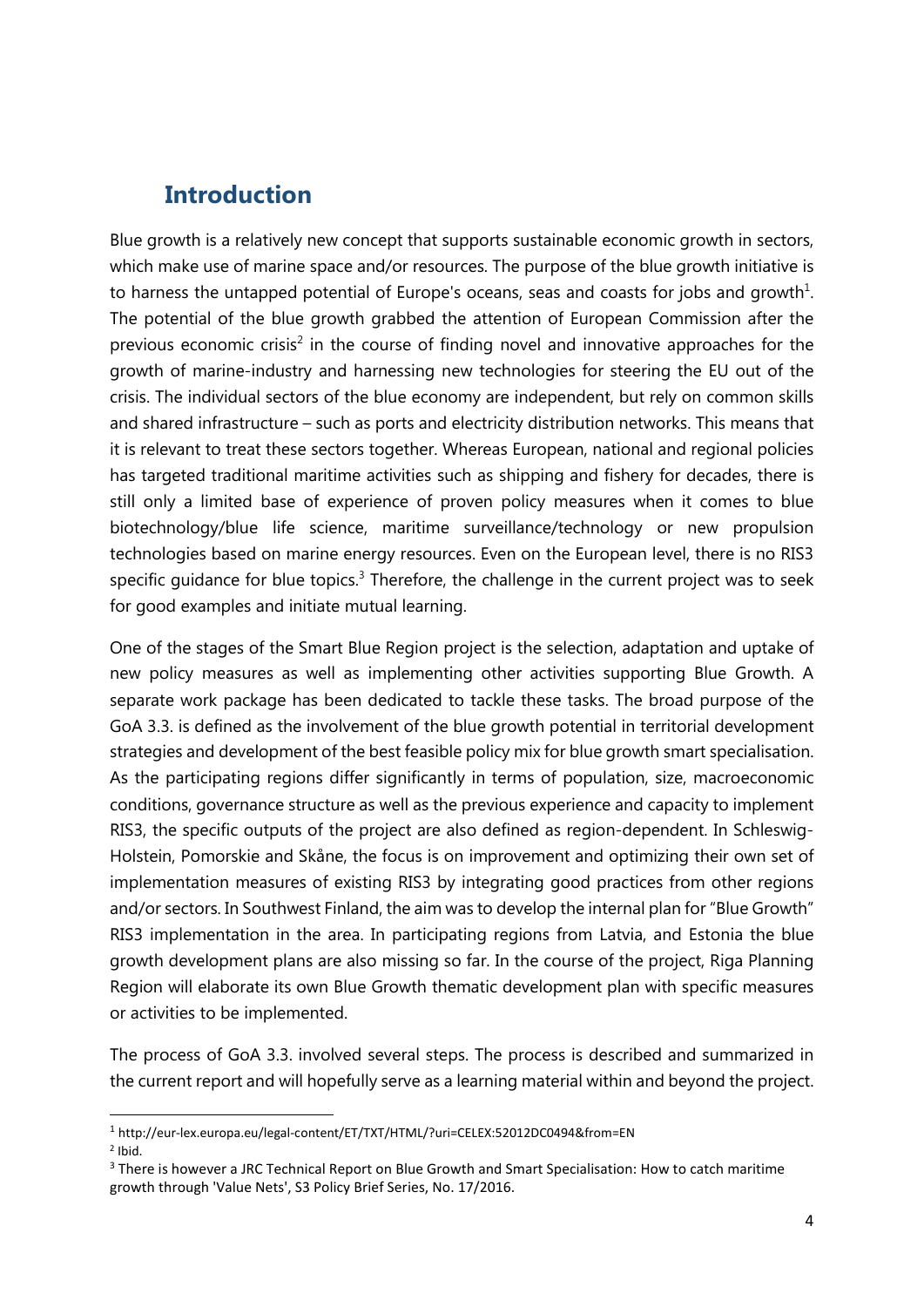At first, participating regions delivered a qualitative analysis of the current RIS3 implementation setting with an aim to give a short description of the most important features of the regional situation – what is well at the moment, what is not and what are the most important barriers hindering strategy implementation. The results are summarized in the first chapter of the compendium. As a second stage, participating regions defined the target for the strategy change – what strategic change they are targeting in the following process and what strategic document(s) is/are needed to be changed for that. The next stage involved bilateral discussions between participating regions with an aim to better understand the details of the best practice measures. This was followed by specifying the measures to be incorporated for achieving the previously defined targets – based on the first selection of the best practice measures and input from the bilateral discussions, partner regions selected the measures to be adapted and implemented. Then, the process of implementing the proposed updates in the strategy was analysed for identifying the necessary endorsement procedures and considering what is the multilevel implementation scheme and engagement strategy. This was followed by the adaption of the identified measures, with special focus on legal perspectives and operational perspectives. The next task involved securing a common endorsement of the proposed measures/updates to the RIS3 strategy. This included close cooperation with the potential implementation bodies or "owners" of the measures. Participating regions have audited the process and a summary is presented in the second chapter of the current compendium. Since the activities finally implemented were rather diverse, the second chapter first provides a descriptive overview for each of the region and then describes main conclusions.

### **1. Review of Regional Strategy Analysis**

The purpose of this exercise was to provide qualitative insights into the RIS3 strategy development and implementation process in participating regions. The mapping presented qualitative aspects of strategy leadership, stakeholder engagement as well as the weaknesses of the current strategy and main lessons learned.

#### **1.1. The need for a strategy**

RIS3 strategies are developed to support economic fields with specific regional strengths and a potential for future innovations. None of the regions has an explicitly "blue" RIS3, but a dedicated specialisation field for "blue" economy has been developed in some regions (e.g. "maritime industry" in Schleswig-Holstein and PSS1 in Pomorskie). However, it is more common that blue aspects are covered in the existing RIS3 under broad focus areas. Hence, Blue Growth is more seen as a cross-sectional domain. For example, **Schleswig-Holstein** reported that most Blue Growth fields relevant for the region are covered by the five specialisation fields (except port technologies as well as cruise and other coastal tourism, which are not covered).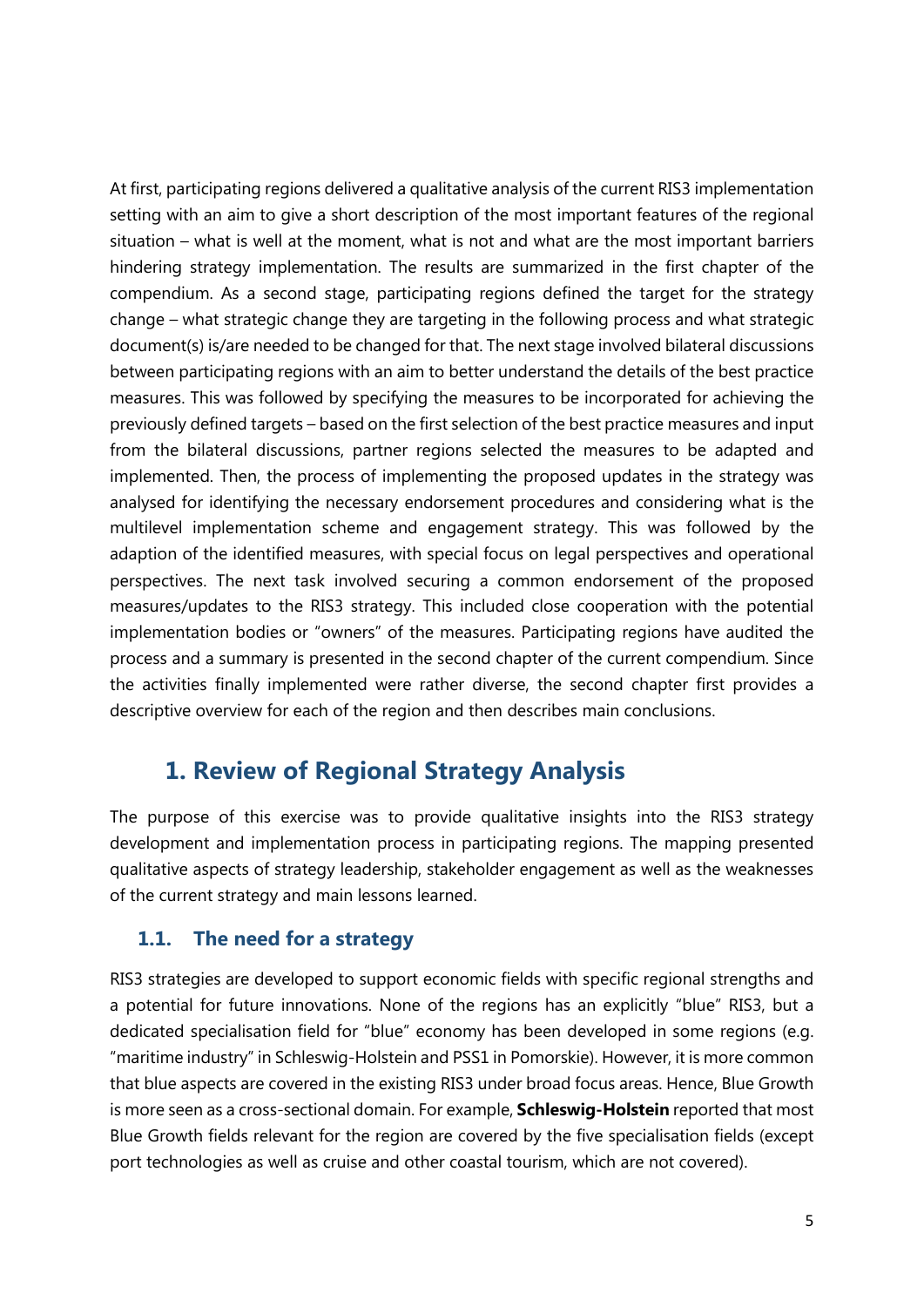Four regions out of six admitted that the main motivation in developing RIS3 was to be line with EU requirements to **receive and allocate financial support for innovation projects in the context of ERDF**. In two regions, **Skåne** and **Southwest Finland** ERDF funds are of little importance and the RIS3 serves other purposes (e.g. alignment of bodies working in R&D and including more people in innovation).

Next to that, **streamlining the support structure for innovation** (no wrong door in) was stressed by region **Skåne** as a key area and a vital part of the continuing work on an action plan. The innovation system needs to be more strategic and long term, with less focus on projects and temporary activities.

**Developing international cooperation** was also mentioned as a key factor in most of the regions in development of RIS3.

It has to be kept in mind that the participating regions differ in terms of governance structure. For instance, **Schleswig-Holstein** has stressed that in Germany it is not desirable and possible for administration/politics to interfere too much with the development of the regional economy. If blue growth actors decide not to use the given possibilities, the administration cannot interfere. Strategies and funding policies can open doors and push certain actors, but not force anyone.

The main guiding document in **Southwest Finland** is the "Partnership Strategy" (*Kumppanuusstrategia*), highlighting the aim to bring actors together to develop the region in joint collaboration. The Regional Development Strategy for Southwest Finland sets the direction for the region towards the year 2035 +, and the Regional Programme 2018-2021 indicates the measures to be taken to reach these goals. The content and the aims of the smart specialisation are directly led from the Regional Strategy, but there is no separate RIS3 action/implementation plan.

**Pomorskie Region** does not have a separate RIS3 document, the RIS3 policy is anchored in Pomorskie Regional Development Strategy (PRDS) with accompanying regional strategic programme on economic development "Pomorskie Creativity Port" (one of six strategic programmes).

Regional RIS3 exists in neither **Ida-Viru** nor **Riga Planning Region** – national level RIS3 have been initiated. However, For Ida-Viru making use of the RIS3 concept is a way forward to find alternatives and new ways to an economy that today depends too much on oil shale mining, oil extracting, energy production and other heavy industries. For **Riga Planning Region** the Thematic Development Plan on Blue Growth was developed from January-October 2018 within the framework of the current Smart Blue Regions project. It is envisaged that it will select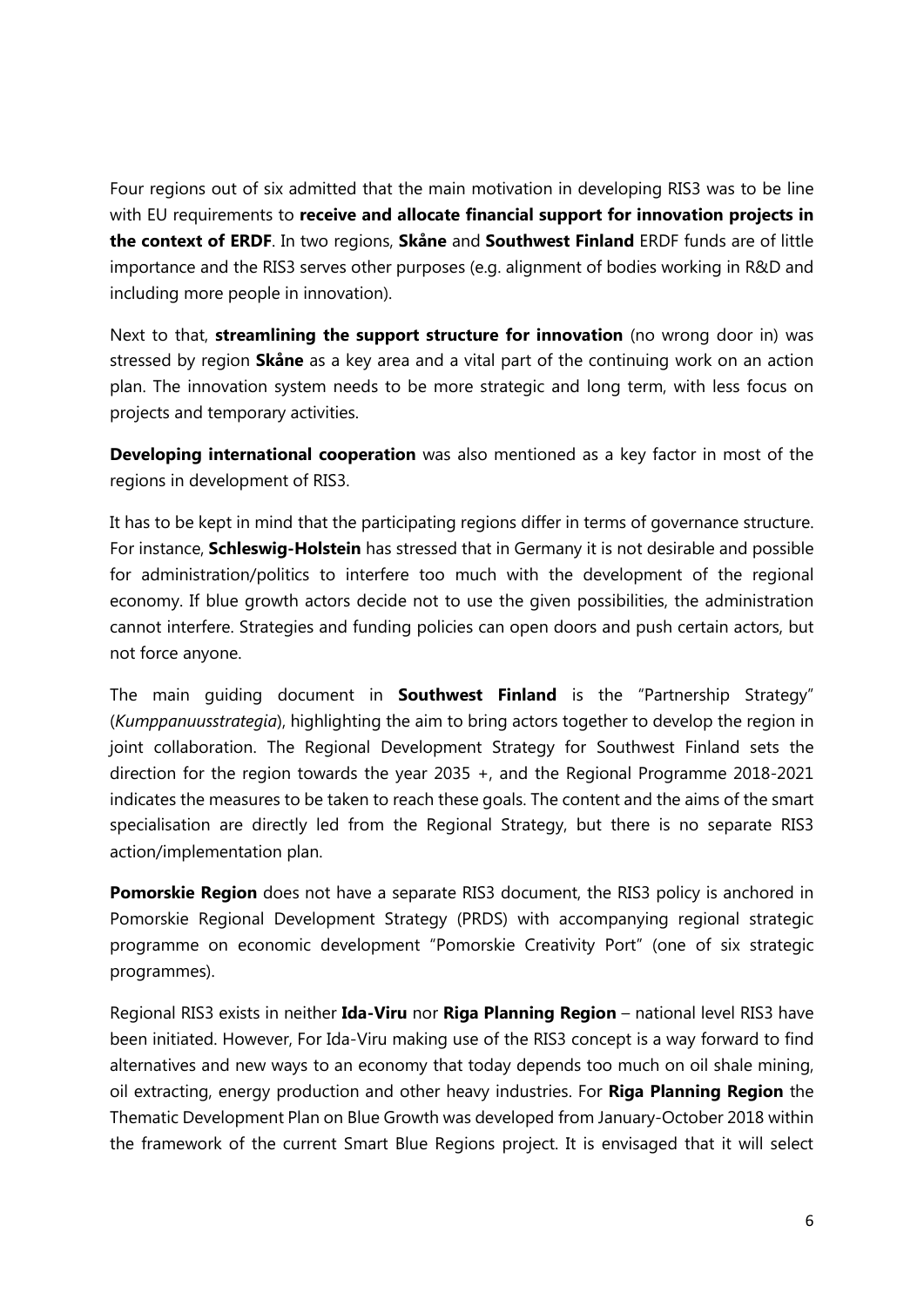priority blue growth development areas of the region, map the stakeholders, funding sources, cooperation platforms, etc.

Many of the regions are currently **in the course of updating the existing RIS3** (Schleswig-Holstein, Pomorskie, Skåne, Latvia, Estonia) that can be seen as a good opportunity for inserting measure supporting blue growth sectors' development to the existing strategies or at least draw some attention to this concept in the strategy document. In Southwest Finland the update was already implemented in December 2017. **Some regions are already planning to introduce focus areas dedicated explicitly to Blue Growth**, indicating the importance of the blue economy in the region.

#### **1.2. Stakeholder engagement and governance.**

The common challenge for the participating regions has been to get the industry partners involved and engaged in the RIS3 development processes and achieve better coordination between the actors of the RIS3 system. There still seems to be a considerable gap in the legitimacy of RIS3. Stakeholder engagement and the governance of the strategy have been among the major issues for RIS3.

#### Designing the implementation scheme

Typically, the RIS3 process is embedded in the work with the regional development strategies and regional policymaking in the partner regions. Therefore, there is **no separate governance structure dedicated to RIS3 in any of the partner regions**.

In the typical structure for the RIS3 governance, the regional government is the RIS3 process leader that provides political direction and ensures the management of RIS3. This is however not the case for Ida-Viru and Riga PR where the national level is in charge of the RIS3 as a whole, i.e. there are no regional RIS3. In the other regions, the regional administration provides political direction and ensures the management of RIS3 by running a steering team as well as a more technical secretariat. The connection with the key stakeholder is managed by a forum and/or a council, or by partnership agreements, allowing the stakeholders to give input on a regular and structured basis and find ways to collaboration.

Different approaches to steering and developing the RIS3 have been applied in participating regions. For instance, in the case of **Schleswig-Holstein** the responsible Ministry engaged a German consulting company Prognos who elaborated the strategy in cooperation with the Centre for Regional and Innovation Economics at the University of Bremen. The RIS3 in Schleswig-Holstein does not have its own implementation scheme or financial framework. The RIS3, like all other strategies, is implemented through the general funding policy (OP ERDF and other national or regional funding programmes). The OP ERDF Schleswig-Holstein consists of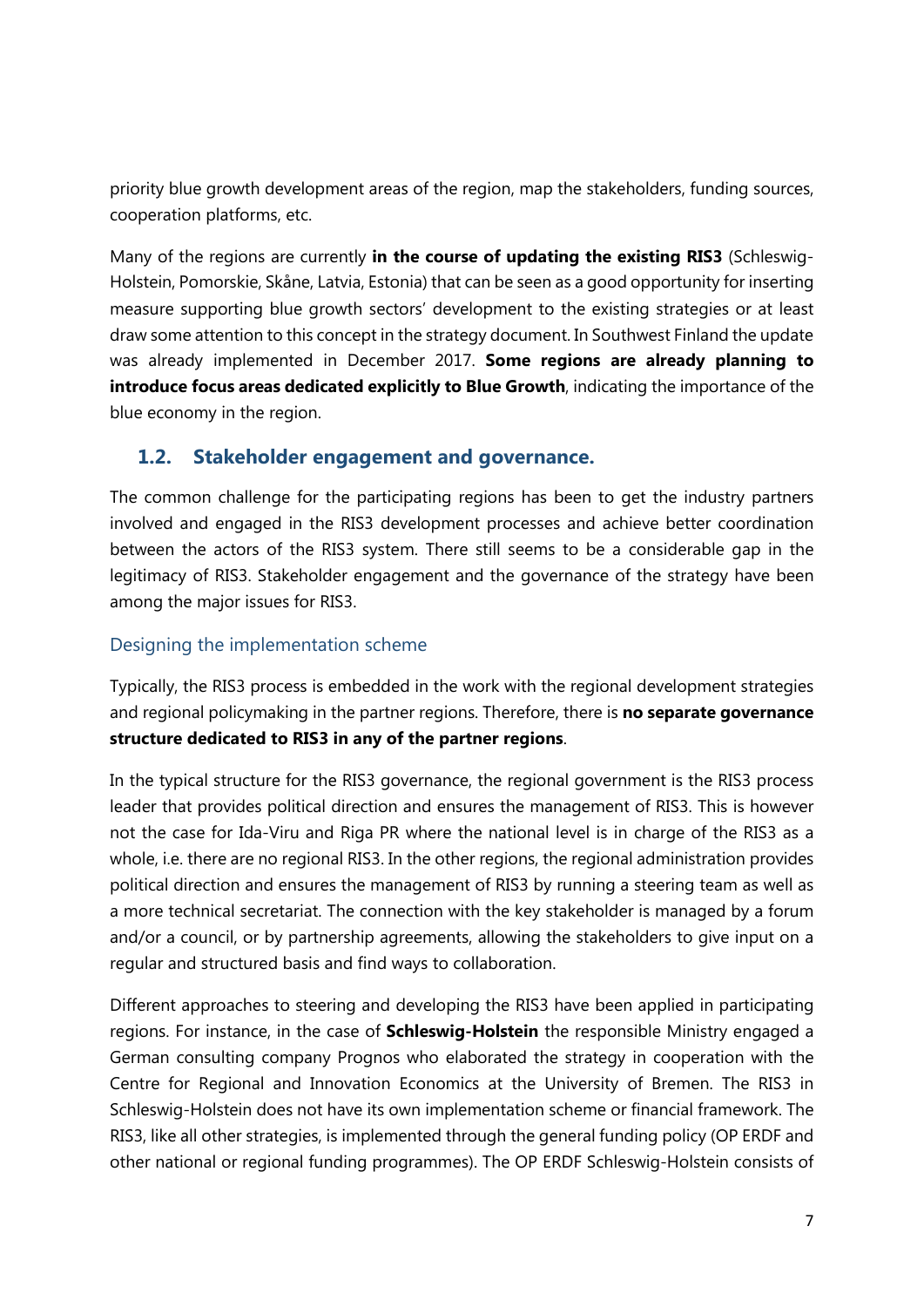several measures to support e.g. clusters, competence centres, seed and start-up funds, environmental innovations or company's innovation. A three levels governance structure was realised:

- 1. The Innovation and Technology Forum Schleswig-Holstein takes place once or twice a year and is open for all stakeholders of the innovation process in Schleswig-Holstein.
- 2. The steering group of the Innovation and Technology Forum is a small board consisting of one representative of each group of stakeholders (universities, research institutes, chambers, unions, environmental agencies and involved ministries).
- 3. Additionally, the involved ministries are part of the interministerial working group to exchange and match their positions.

In **Estonia**, the Ministry of Economic Affairs and Communications (MEAC) and the Ministry of Education and Research (MEAR) are responsible for the RIS3 design and implementation process. The government established a separate foundation – Estonian Development Fund – for designing and managing the national smart specialisation strategy. However, this governing structure has not been seen as an effective one and after the closure of the Development Fund in 2016, the responsibility for steering the RIS3 process is lying again at the Ministry of Economic Affairs and Communications.

Although as the RIS3 is defined on the national level in Latvia, for **Riga Planning Region** the RIS3 is incorporated in the management, implementation and monitoring system of Riga PRs development strategy/programme. For Riga PR, the economically predominant region in Latvia, the national RIS3 matches quite well the regional conditions.

In **Region Skåne**, the regional authority is in charge of steering and developing the RIS3. A multi-level approach has been designed for the governance of the Skåne Innovation Strategy:

- The Research and Innovation Council in Skåne (FIRS) includes top leaders of the universities, regional political actors, municipalities, regional authorities, as well as businesses and industry
- Soundingboard 2.0 has a similar role, forum for discussing and coordinating innovation support players; composed of people at a more operational level; representation of enterprises is larger. Prior to initiating implementation, all relevant players in the Skåne's innovation and entrepreneurship system are invited to discuss how an increased participation and a more visible cooperation could lead to creation of more growth and more jobs in the region.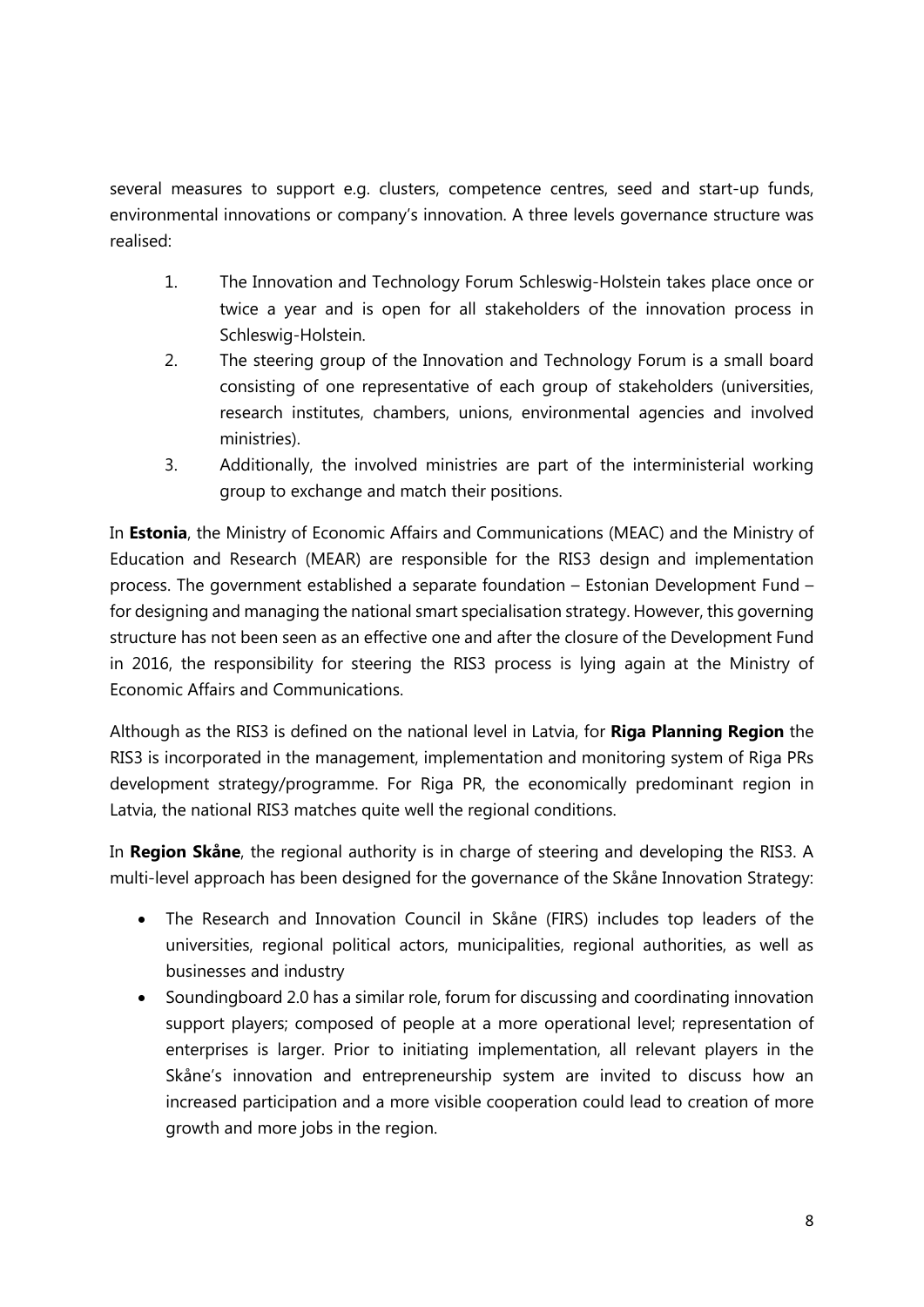The regional actors jointly prepared the implementation scheme of the Regional Strategy in **Southwest Finland.** The regional council acts as a coordinator for this process and is working in close cooperation with central government authorities, central cities, other municipalities and universities, associations and other parties involved in regional development. The Regional Programme (regional implementation plan) defines also the smart specialisation priorities. It means that the RIS3 is included as a part of the Regional Programme.

In **Pomorskie** the regional authority initiated the process of identification of priority areas in 2011 with including the smart specialisation principles in the regional strategy. The department of Economic Development of the Marshal Office of the Pomorskie Voivodeship developed the implementation scheme. A detailed description of the engagement procedure is described in the next section of this report.

Among the partner regions, **we do not have an example where the main initiative in the strategy development process has come from the private sector or PPP.**

#### Tools and methods for engagement and raising awareness among stakeholders

The theoretical approach requests entrepreneurial discovery with wide stakeholder involvement. However, this is often a big challenge in practice. Questions as "What is in it for us?" and fears like "They may steal our ideas" are common among company players. In participating regions, engagement is mostly secured by combining meetings with the most active stakeholders and surveys among the wider audience. However, some regional differences emerged.

**Southwest Finland** has a long history of co-evolution between universities and maritime industry, both sides relying on one another's successes and achievements. Industry and academia are connected through regional labour markets and institutional agreements and supported through increasing mobility of experts. The joint preparation process achieves key actors' awareness throughout the strategy work and preparation. Among other channels, the regional council is carrying out an annual survey to collect feedback on the success factors from the key actors. Besides this, websites and other formal channels (like events, workshops and social media channels) are used.

Similarly, Sweden and the region **Skåne** has traditionally experienced close cooperation between certain parts of industry and the academic world, especially in the pharmaceutical and automotive industries as well as in the ICT sector. However, the engagement of SMEs into public sector networks is still lacking and innovative tools and methods for fostering cooperation between the public sector and medium and small companies are needed.

A well-elaborated approach was used in **Schleswig-Holstein** for stakeholder engagement. As requested by the EU, the involved consultancy-company Prognos used several forms of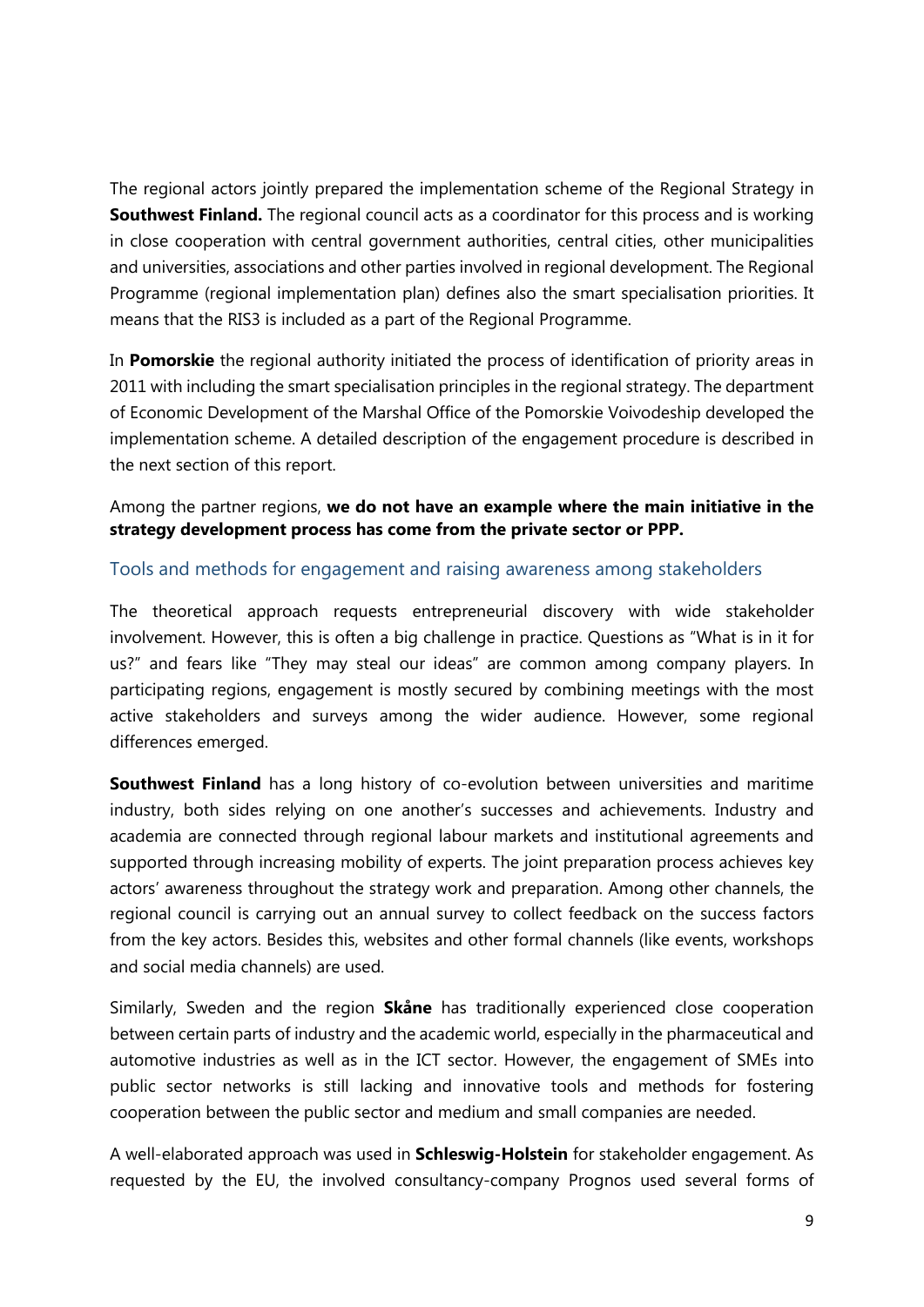stakeholder integration to develop the strategy: internal consultations in the regional administration, expert interviews, workshops, online consultation and interministerial coordination before finally the cabinet of ministers decided to accept the strategy. Involved stakeholders included representatives from different ministries, enterprises, clusters, chambers of commerce, universities, start-up centres and non-university research centres. Prognos and the ministry decided who should be interviewed and who should be invited for participating in the workshops. All participants of the several workshops were later asked to participate in the online consultation. However, despite this significant effort, the RIS3 is still not very well known among enterprises and actors in Schleswig-Holstein.

**Pomorskie** adopted a unique bottom-up (partnership) process of defining smart specializations. The process started with inviting partners (via official media outlets, social media and mailing procedure) that identify themselves within the focus areas to present initial proposals of smart specializations and actions aimed at strengthening their R&D potential and improving the region's competitive position in the call for proposals. The competition-based mode launched a very active, entrepreneurial discovery process engaging the cooperation of various partners from the region, representing business, science, business support institutions and non-governmental organizations. Afterwards, the concepts were reviewed and analysed by the experts. The process involved more than 400 entities, the most numerous group of which comprised enterprises (around 300 companies), schools and higher education institutions, business support institutions, municipalities and associations of municipalities, and numerous non-governmental institutions. The four agreements on Pomorskie Smart Specializations (PSS) (one agreement per each PSS) between the partnerships of PSS and the Marshal were signed in January 2016 for a period no longer than three years, with an option to further extend their period of validity. Each PSS is represented by a Board consisting of 10 representatives of the partnership (6 from business, four from R&D and intermediary bodies). The power of the Board includes, among others, requesting a revision of the agreement upon the initiative of the partnership, including the submission of the application for inclusion horizontal initiatives that have to be agreed with the Marshal. However, the commentators from Pomorskie admit that academia and industry are distinctly different worlds with different rules, linked into widely different knowledge networks and the governance system is still suffering from weak coordination between players as industrial actors, cluster organisations and academia, as well by weak links between regional and national policy makers which means that regional interests in terms of regional development priorities are not always acknowledged by the national government.

In **Riga Planning Region,** awareness and involvement schemes of the target group will be yet defined during the process of developing the Thematic Plan on Blue Growth. The main approach will be ensuring involvement of stakeholders at various stages of the development of the Thematic Plan – workshops, discussions, and exchanges.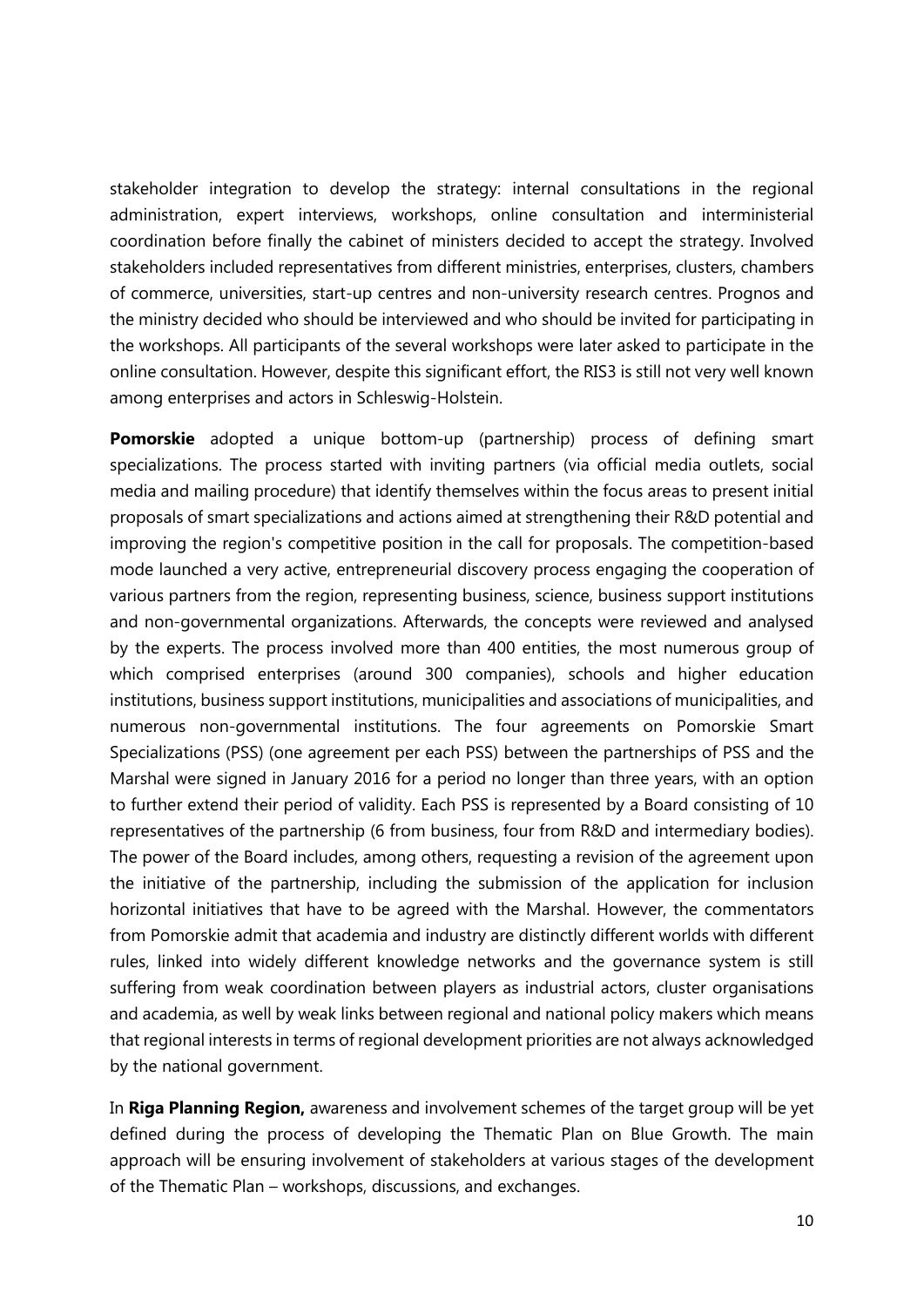Similar tools were used for stakeholder engagement in **Estonia** where the smart specialisation strategy is implemented on the national level. The process involved a survey-based feedback collection from the industry partners, followed by thematic focus group discussions. However, on the latter stages, industry partners were not very much involved in the selection of the focus areas and developing support measures, which had an impact on their commitment to the strategy.

Despite different approaches and communication tools, the collaboration between industry players and public sector in the partner regions is relatively modest. Better connections exist between bigger companies and academia, but there is much less interaction between SMEs and the public sector. Personal networking has been seen as the best tool for firm engagement, but strong reputation and trust is required. Recommendation from the fellow entrepreneur is seen as another effective tool for engagement. Hence, the role of clusters has been strongly emphasized as they can provide information sharing and empowerment of certain target groups. The challenge seems to keep the stakeholders engaged – without offering new activities the interest might cool down. Eastern-European countries generally have fewer traditions of networking between different sectors.

#### **1.3. Key issues in developing the budget**

The RIS3 **Schleswig-Holstein** does not have its own implementation scheme or financial framework as it is implemented through the general funding policy (OP ERDF and other national or regional funding programmes). Separate source of funding for an operational management of the PSS is neither dedicated in **Pomorskie** as by mid-2018 there were no specific funds available. The main financial mechanism enabling implementation of actions falling under the PSSs is the regional operational program of Pomorskie, and – to some extent the National Operational Programme 'Smart Grow'. For academia and universities there is also National Operational Programme 'Knowledge, Education, Development' that has importance. In each of them, smart specializations are prioritized however in none of them specific funding for 'blue sectors initiatives' has been allocated. However, some funding is targeted in the near future.

There was no earmarked funding to implement the strategy neither in **Southwest Finland** at the beginning of the SBR project. However, smart specialisation priorities that are included in the regional programme are taken into account by the authorities granting the regional ERDF and ESF funding. There is an ERDF funding call open right now that is specifically targeted to our RIS3 priorities. It should be noted however, that the regional funding from these sources is relatively minor – some 1.8 million euros of ERDF and 2.3 million of ESF funding per year. In **Riga Planning** region the financial framework of the Thematic Plan on Blue Growth will be EU funding, predominantly. It is expected that Blue Growth as a cross-cutting theme could be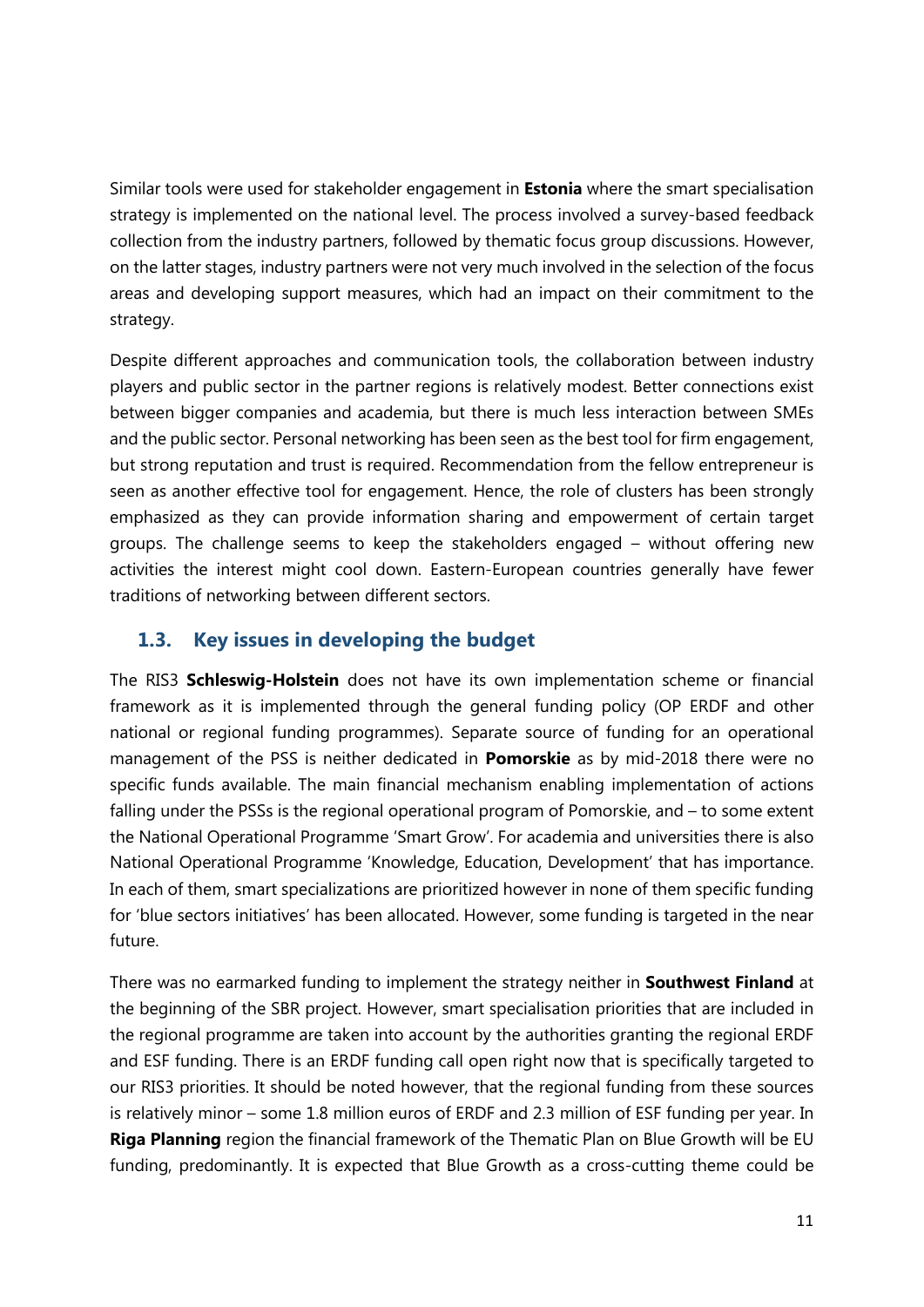included in the mainstream EU funding programmes in the next EU funding programming period beyond 2020 – in funding programmes specifically designed for development of coastal municipalities.

#### **1.4. Assessment of the results**

Impact assessment of the existing measures and strategies is a challenge for all the partner regions. Robust evidence on the results of the RIS3 is often lacking. This is mostly because of the very complex structure of the national innovation systems, which often makes causation analysis almost impossible. However, evaluations are still implemented. In this regard, **Pomorskie** region serves as a good practice case as just recently a comprehensive, albeit qualitative, performance analysis has been implemented. This positively highlights the selection process of focus areas. The external evaluation confirmed that research directions adopted in the Agreements remain consistent with current market trends and continue to be reflected in horizontal projects agreed in the Agreement. In addition, the PSS1 has amassed great scientific potential – a strong foundation to implement R&D projects. As for the negative side, low interest from investors to invest in the highly complex projects of the sector has been noticed as well as a low self-organization capacity of councils and partnerships<sup>4</sup>.

In **Schleswig-Holstein** the official mid-term evaluation of the RIS3 is under preparation, but has not yet started. Hence, there are no robust results concerning effects on regional investment and jobs so far. However, during 2018, a comprehensive evaluation of the RIS3 in terms of blue growth has been carried out in the framework of the Smart Blue Regions project (published as a separate report "Monitoring and Review System for Evaluating, Monitoring and Benchmarking Blue Growth"). A comprehensive evaluation is so far missing in **Ida-Viru** and **Riga Planning region**.

It was highlighted by the commentators from **Southwest Finland** that the measures of the regional program vary with their impact and effectiveness. Sometimes the measures can be even dependent on individual active persons or organisations. Based on the survey results among stakeholders the partnership method and the benefits of working together have been acknowledged and understood. The lack of proper project funding makes it sometimes difficult to initiate new experiments or innovations. However, most of the measures listed in the programme have progressed well. Today, the employment situation in the region is improving and the investments have increased significantly. However, it is not possible to distinguish if this is due to the regional strategy or other economic drivers.

In **Skåne** the RIS3 innovation strategy and cluster policy are evaluated on a regular basis. These evaluations are initiated by Region Skåne and executed by external consultants. Evaluations

 <sup>4</sup> Deloitte report on Pomorskie Smart Specialisation (2017)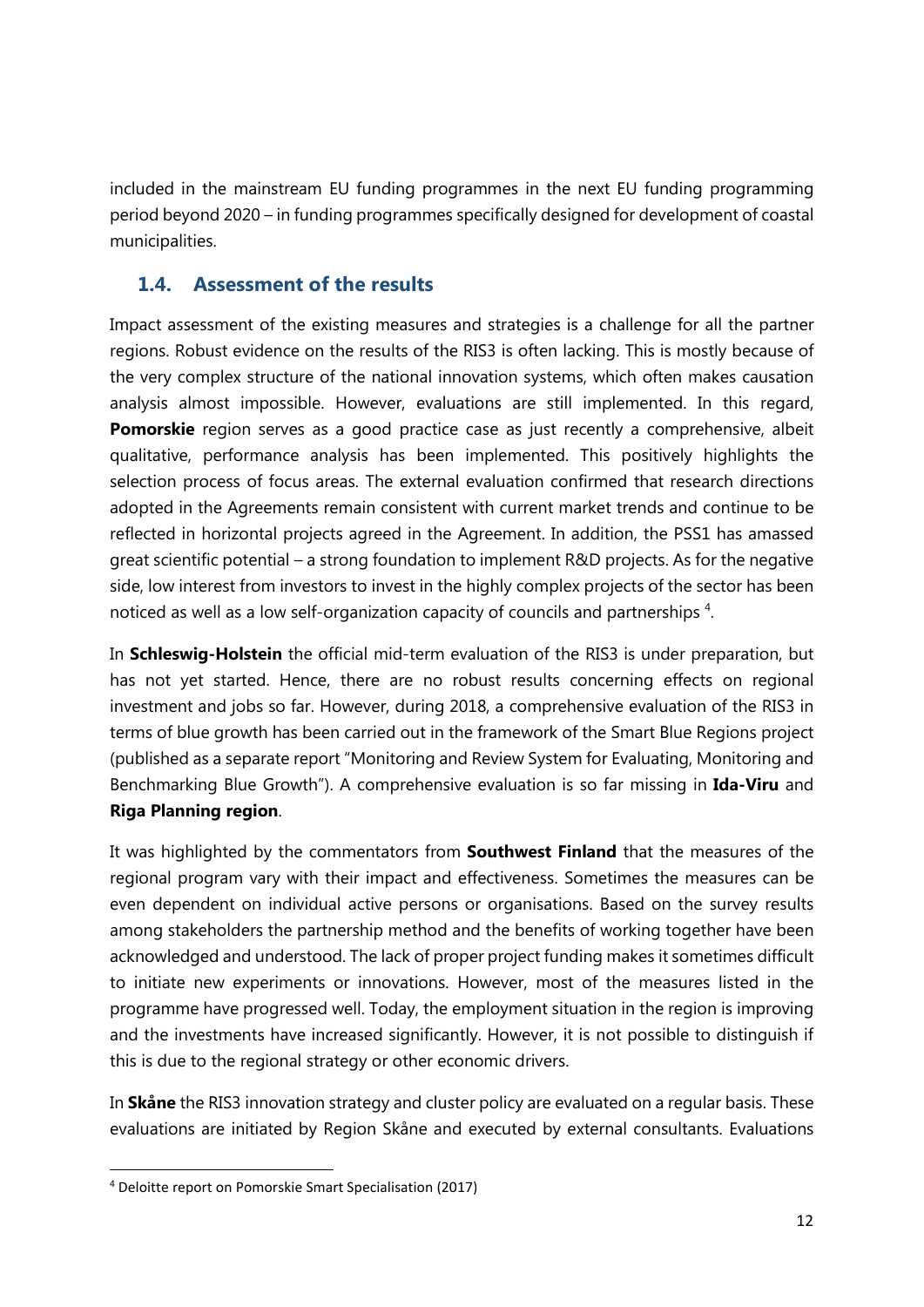are mainly qualitative with a functional analysis of the innovation system. The latest evaluation from 2016 found that Region Skåne´s systemic leadership has increased and broadened to other organisations, as well as new views and methods of innovation. However, the focus areas of the RIS3 are not clear when it comes to implementation and concrete actions.

#### **1.5. Weaknesses and lessons learned**

Some common challenges and lessons learned emerged from partner region reviews. **Lack of focus in priority area selection could lead to** too excessive spreading of resources with reduced support for the activities with the greatest socioeconomic return. The selection of focus areas should be strongly **based on regional strengths and capabilities**, not on whether the economic area is novel and has a fancy name. Significant **changes in the administration of the strategy** could hinder the effectiveness of RIS3 measures. The effectiveness of measures is dependent on individual active persons or organisations and are not always systematically governed.

Partner regions noted that similar measures are implemented elsewhere and a relatively small number of completely new measures were identified that were different from what they have already set in place. The entire setting mostly determines whether the measure is effective or not.

#### Schleswig-Holstein

- No significant problems in general, portfolio of measures is comprehensive, no major changes seem necessary.
- Only after selecting priority areas it was realised that those fields not covered by the RIS3 are now excluded from ERDF innovation funding. These strict consequences were not anticipated/not foreseen.
- From today's point of view, it seems necessary to think about changing or adding some areas (like creative industry or tourism). In addition, the description of the specialisation fields could be updated (e.g. digitalisation has a wider scope meanwhile)
- Funds are left over in some priorities, while in other priorities interesting projects had to be rejected due to the lack of finance. More finances are directed into innovation funding in the future.
- A need for a measure to build-up structures to support start-ups (like accelerators) is planned within the priority "innovation".
- The region learnt from other Smart Blue Regions partners, that a more strategical, visionary part concerning specialisation fields is missing.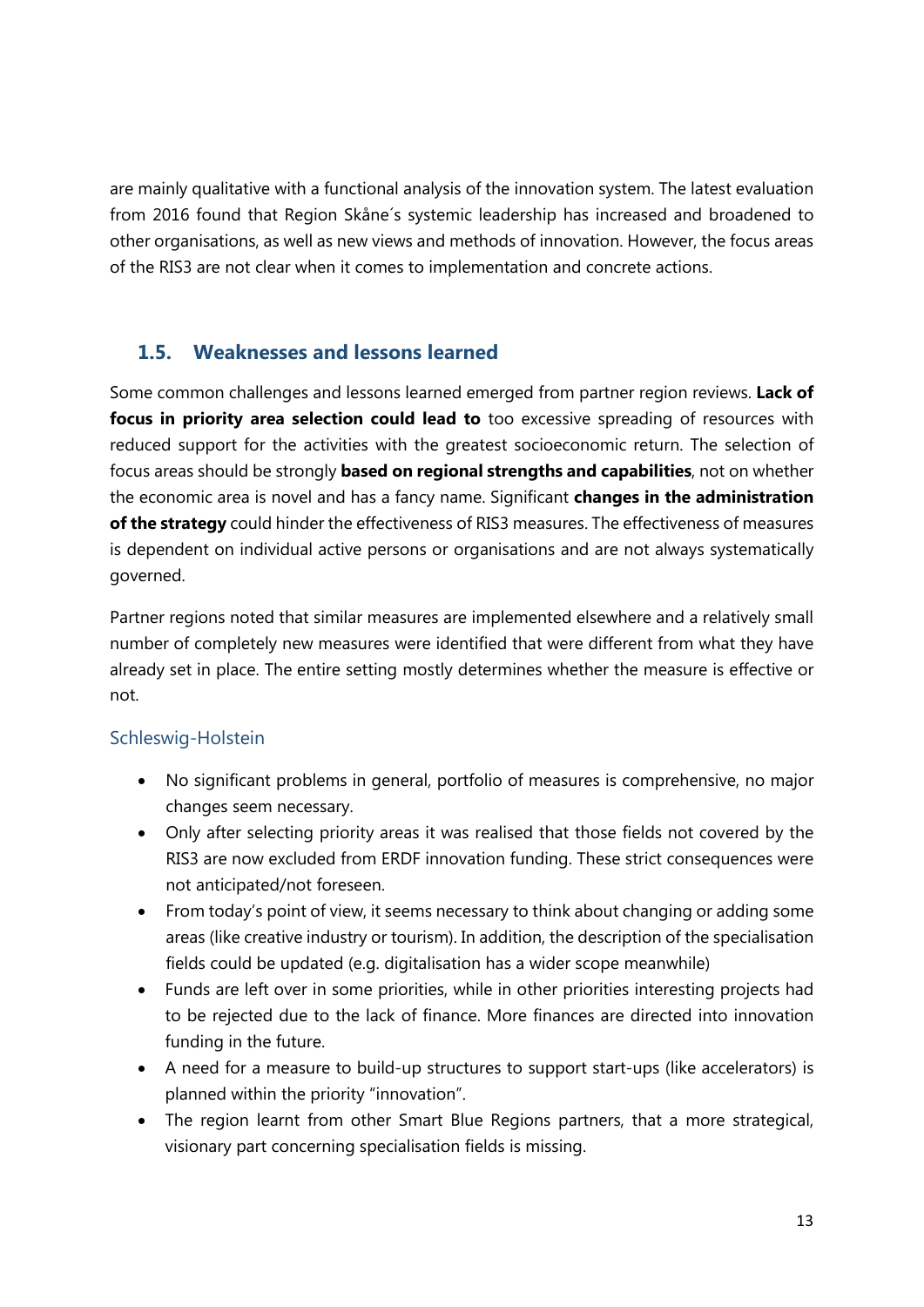#### Region Skåne

- Despite being one of the most innovative regions in Europe, it has been a challenge to create value from its substantial innovation assets. The strong performance is not in par with employment generation and growth. There is also limited inflow of ex-pats and foreign researchers, weak entrepreneurship and a low number of R&D intensive firms.
- The innovation system also needs to be more strategic and long term, with less focus on projects and temporary activities.
- There are now more arenas for cooperation, but models for cooperation are still lacking (in and outside the region). Weak collaboration between SME and academy. Still need of better coordination between the actors in the supporting system.
- One of the big challenges is monitoring and data for evaluation.
- Cluster/intermediaries should converge to create internationally competitive (open) innovation arenas; they should thus be more linked to the global markets.
- Need for new financing model for cluster/intermediaries providing more long-term perspective and planning horizon, as well putting pressure towards collaboration between intermediaries.

#### Pomorskie

- Some important companies do not make use of the RIS3 measures including involvement in the partnership or applying for funding.
- The Council, which operates on a strategic level, is lacking a dedicated support to operational management. It is basically working on voluntary basis.
- The absence of brilliant ideas and an effective mechanisms to transfer technology from universities to business.
- When it comes to the 'blue' PSS1, one observes the shortage of its implementation/performance. This could be explained with the highest complexity of projects implemented for the maritime industry, their high cost and involvement of innovative technologies, as well as the absence of strong technical and organizational infrastructure to stimulate PSS activity.
- Regarding the performance evaluation  $-$  it is beneficial to start the evaluation process quite early (for instance: 2 years after selection of focus areas) to see the positive and negative results immediately and be able to interfere adequately and steer the process accordingly.

#### Ida-Viru region

- RIS3 not very well operationalised, lack of knowledge in the public sector.
- Selection of focus areas does not take into account labour requirements and regional disparities.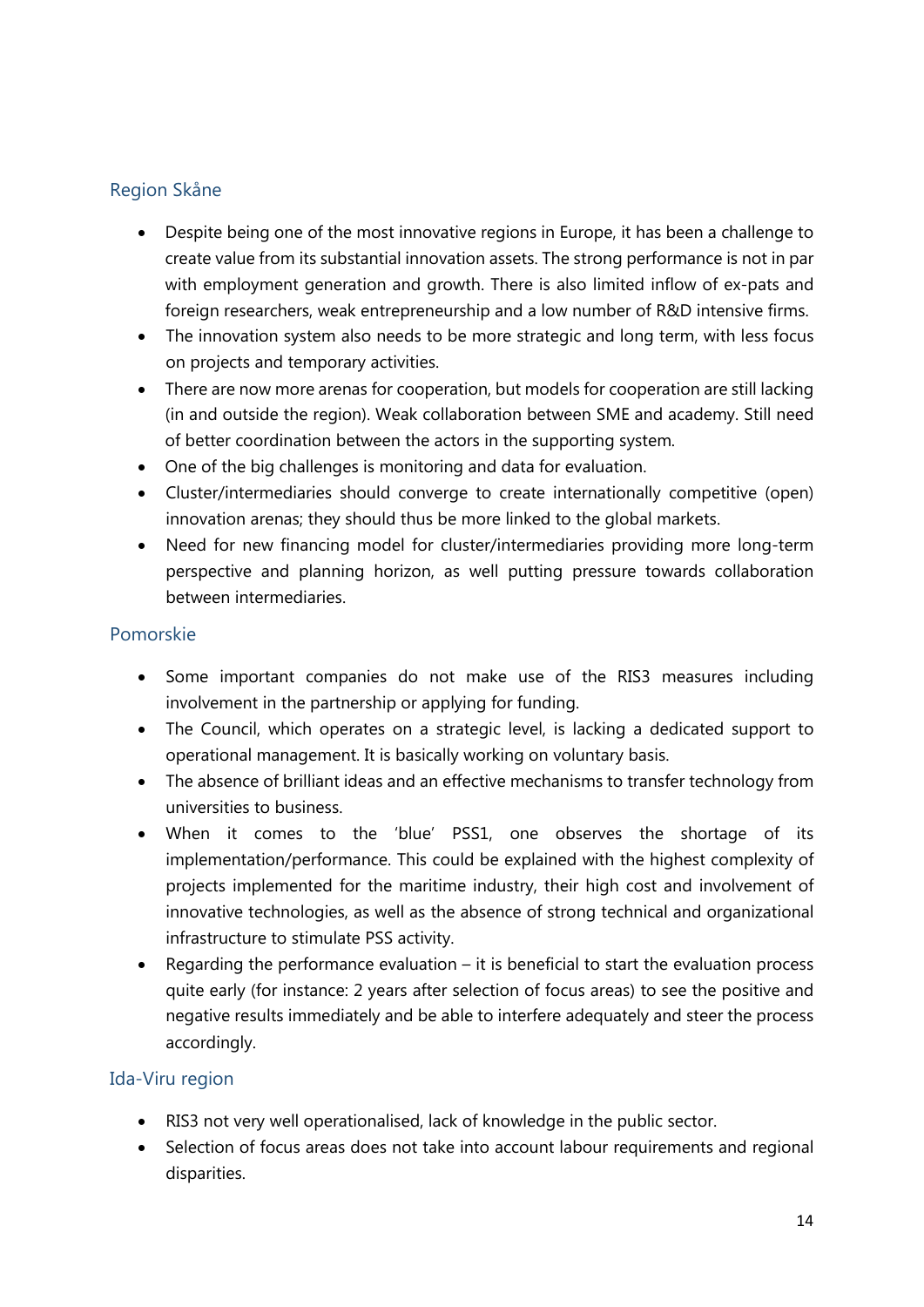- Focus areas should not be too specific, otherwise support will be received by a small number of companies (that is a threat in smaller regions).
- Commitment of industry partners was not ensured.

#### Southwest Finland

- The effectiveness of the measures depends on the individual active persons or organisations.
- Despite that, visible results even without external funding by focusing on joint actions and stakeholder engagement

#### Riga Planning region

- Measures should be designed considering the available resources, size of the region and its strengths within the broader international context.
- Successful implementation of Blue Growth measures and smart specialization in coastal territories requires external funding for joint actions, for example, cluster initiatives and stakeholder engagement.
- Innovation process and Blue Growth and smart specialization needs intensive involvement of wide range of stakeholders, therefore awareness of Blue Growth should be raised amongst policy makers at all levels – local, regional and national.
- Dialogue among businesses and environmental policy makers is important for taking into the account environmental policies and restrictions.

### **2. The process of advancing blue growth**

#### **2.1. Target for adaptation of existing strategies and uptake of new policy measures supporting Blue Growth**

The initial objective for this group of activities of the SBR project was twofold. In three participating regions (Schleswig-Holstein, Southwest Finland, Pomorskie and Skåne), the focus was on the improvement and optimization of their set of implementation measures by integrating good practices from other regions and/or sectors. In the second group of regions – Latvia and Estonia – the blue growth development plans were missing at the beginning of the project and hence the purpose was identifying the possibilities to implement new blue growth policy measures with updating and supporting ongoing strategies, based on the transnational exchange of experience and good practice. However, due to the distinct administrative and regional policy setting, the possibilities of steering the implementation of the individual measures and activities will also vary and region-specific properties should be considered.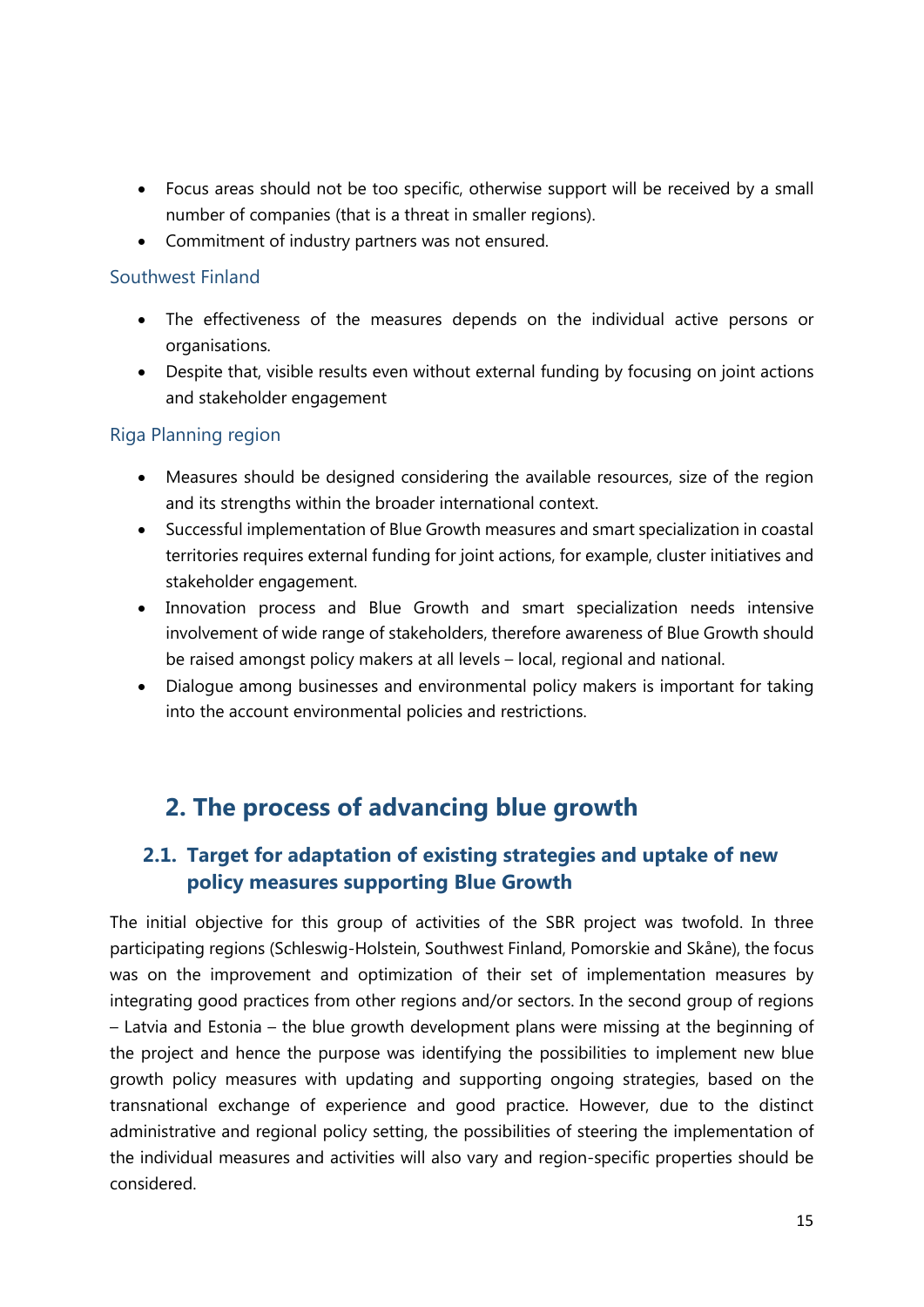After timely considerations, the participating regions defined the target as follows:

- In **Schleswig-Holstein** the aim was to collect several ideas acquired during SBR and hand them over to the organisation which will be in charge of evaluating and updating the RIS3. Hence, instead of adding new general measures to the OP ERDF, the aim was to improve the existing RIS3 in blue growth perspective.
- **Southwest Finland** aimed to analyse the measures of the Regional Development Plan and identify a clear set of measures specifically for Blue Growth implementation. Subsequently, develop them further and detail some activities to create an internal plan for Blue Growth RIS3 implementation in the area.
- In **Skåne**, the aim was to collect practical lessons learned from SBR project and link these lessons to the RIS3 of Skåne (which is not blue, but there is a separate action plan for the maritime sector since 2015) as well as provide regional input to improve the implementation of the Skåne RIS3 in general. Special focus was set on improving the competence of the blue sector and making the sector more visible for attracting the youth.
- In Pomorskie, the aim was to assist Pomorskie region authority in the evaluation of 'blue' PSS by providing ideas/inspirations collected in the SBR project.
- For **Riga Planning Region**, the aim was to define the strategy for blue growth smart specialization – the Maritime and Coastal Smart Specialization Strategy for Riga Planning Region. This involved discussions and agreements with the key stakeholders on 3-5 key specialization areas, activating business and research community, as well as identifying possible funding sources for funding blue growth smart specialization measures. In a longer perspective, advocating on the national level for allocating funding for smart specialization in blue growth in Riga Planning Region was also aimed.
- In **Ida-Viru region**, the aim was to share the ideas of potential measures to be applied with the key regional stakeholders (regional enterprises, Ida-Viru Enterprise Centre, Tourism Cluster and others) and incorporate the knowledge acquired in the SBR project into the "Regional Development Strategy 2019-2030" of Ida-Viru. The general target is to diversify the economic structure of the region and increase the share of high valueadded sectors. However, the substantial administrative reform in the course of the project had an impact on the initial aim.

#### **2.2. Selection of measures and activities advancing blue growth**

The process for selection of policy measures and activities to be incorporated in the regional strategies involved several steps such as partner meetings and bilateral discussions between partners. Based on the previously defined aim of the work package, the selection of the measures or activities to be adapted or taken over was rather diverse.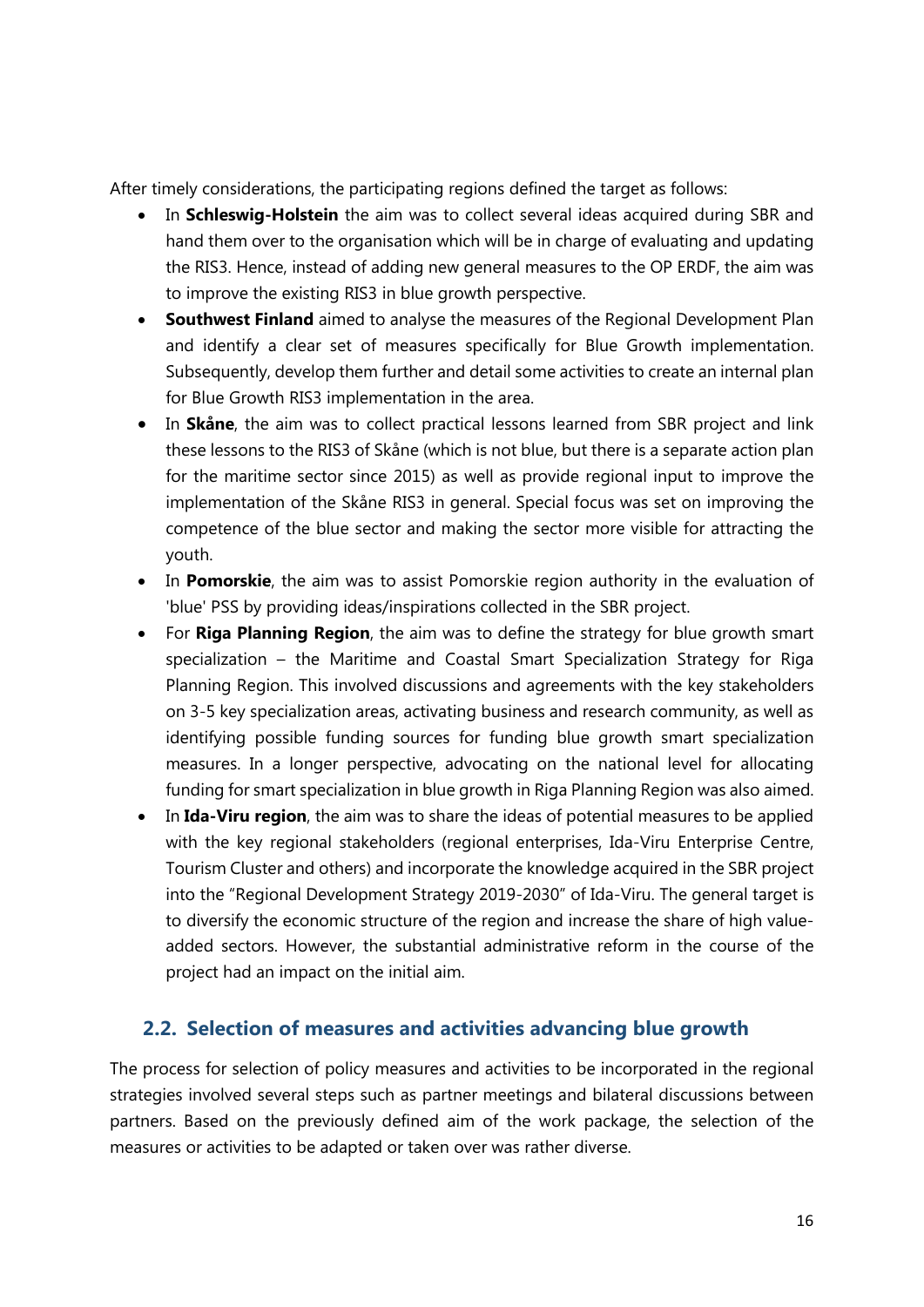The focus in **Pomorskie** was set to implementation of dedicated strategic project to support PSS boards – animated activities. This project can be regarded as adaptation of the Schleswig-Holstein type cluster management – considering the PSS partnerships and the boards as cluster around given PSS. The main branches of activities involved:

- promoting entrepreneurial discovery process (stimulating and animating cooperation between partners and regional stakeholders, better accordance with market needs etc.);
- internationalisation of Pomorskie Smart Specialisations.

Since there are no blue measures *per se* and those are not foreseen to be introduced in **Schleswig-Holstein**, the focus of activities was set on monitoring the existing RIS3 in terms of blue growth and proposing more general recommendations on how to better support blue growth and improve the RIS3 process in Schleswig-Holstein, which would indirectly affect all specialisation fields including the blue economy. It was found that the best practice measures presented by the Smart Blue Regions partners are mostly already there in the existing operational programme and completely new measures were not detected. The proposed recommendations are related to four central issues:

- 1. Adopting the obligatory part of the RIS3.
	- It is of utmost importance to carefully choose the specialisation fields and smart specialisation topics. Tourism was suggested to be included as a new specialisation field, considering the regional economic structure and the potential.
	- Similar to Pomorskie, it was found that internationalisation has to be more pronounced in the existing RIS3. The term "internationalisation" does not appear in the RIS3 SH so far. The use of comparative advantages in crossborder value chains and international cooperation in research and development are important requisites for blue growth and future economic prosperity in general. The term "internationalisation" should be used and filled with content.
- 2. Using RIS3 as a strategic tool for innovation policy.
	- It was found that the current version of the RIS3 is rather descriptive than strategic, consisting of long lists of specialisation fields, technologies and important players. The current approach provides a good picture of the situation, but does not contribute to a strategic orientation. Hence, it was recommended elaborating the strategic aims and visions for each specialisation field as well as cross-cutting theme. In this process, it seems to be smart to make use of the six existing cluster managements, which are well known and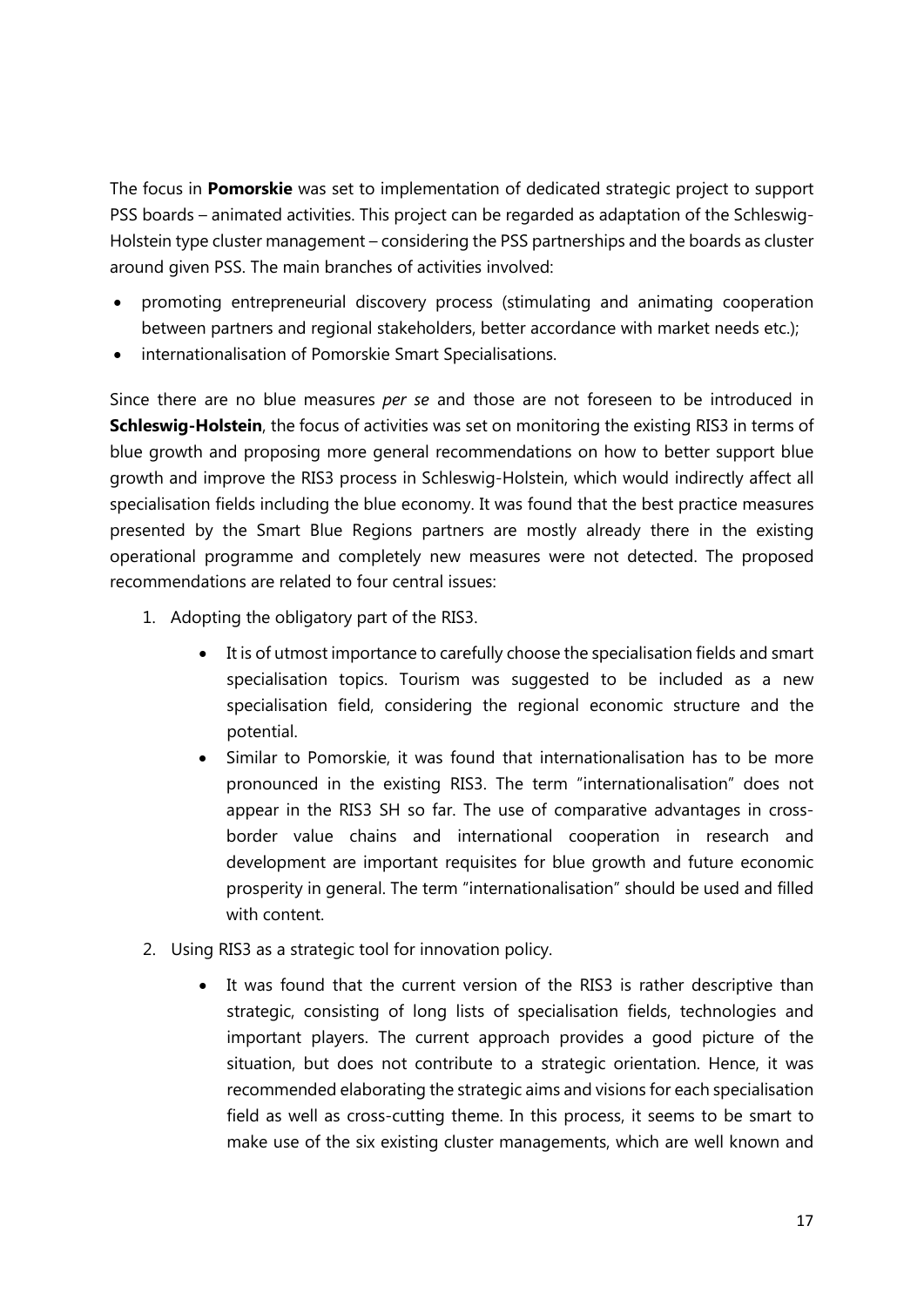respected by the community. In other words, to make the RIS3 shaped by the actors themselves.

- It was also concluded that the terms "blue economy" and/or "blue growth" should be added to the updated RIS3, but rather in a broader meaning that includes also more traditional blue sectors, not only those five defined by the European Commission<sup>5</sup>.
- 3. Strengthening the acceptance of the RIS3 SH
	- For increasing the general acceptance and awareness of the RIS3, the aspect of reader-friendliness should also be taken into account – complex language should be avoided.
- 4. Harmonizing RIS3 and OP ERDF
	- The analysis of the measures with regard to blue growth has revealed that clusters and competence centres are well suited to foster blue growth. However, as in most of the regions, the long-term financial support for these elements of ERDF funded measures is not secured. Although, being beyond the RIS3 document, finding a long-term solution to keep those institutions alive was one of the messages delivered.

After examining the measures of partner regions and considering the existing RIS3 setting, no additional measures were aimed to implement in **Skåne**, but rather some activities to enhance – stronger link to innovation priority fields, stronger focus on interregional collaboration and cross-sectional interaction, longer financial horizon and stronger focus on the collaboration between cluster initiatives. Incidentally, the process of updating the International innovation strategy along with the areas for smart specialization was ongoing in 2018 and the knowledge derived from the SBR project provided significant input for the strategy.

The SBR project team from **Southwest Finland** used the knowledge and best practices obtained from the project partners to create an internal plan for "Blue Growth" RIS3 implementation in the area. The measures listed in this internal plan are implementation measures included in the official Regional Plan of Southwest Finland, accepted in December 2017, but the SBR project team has selected the measures linked with blue growth and developed them further and detailed some activities. The measures were split in four themes:

- Responsibility
	- o Making Southwest Finland a pilot area for positive structural change

 $5$  European Commission (2012): Blue Growth opportunities for marine and maritime sustainable growth (COM(2012) 494 final).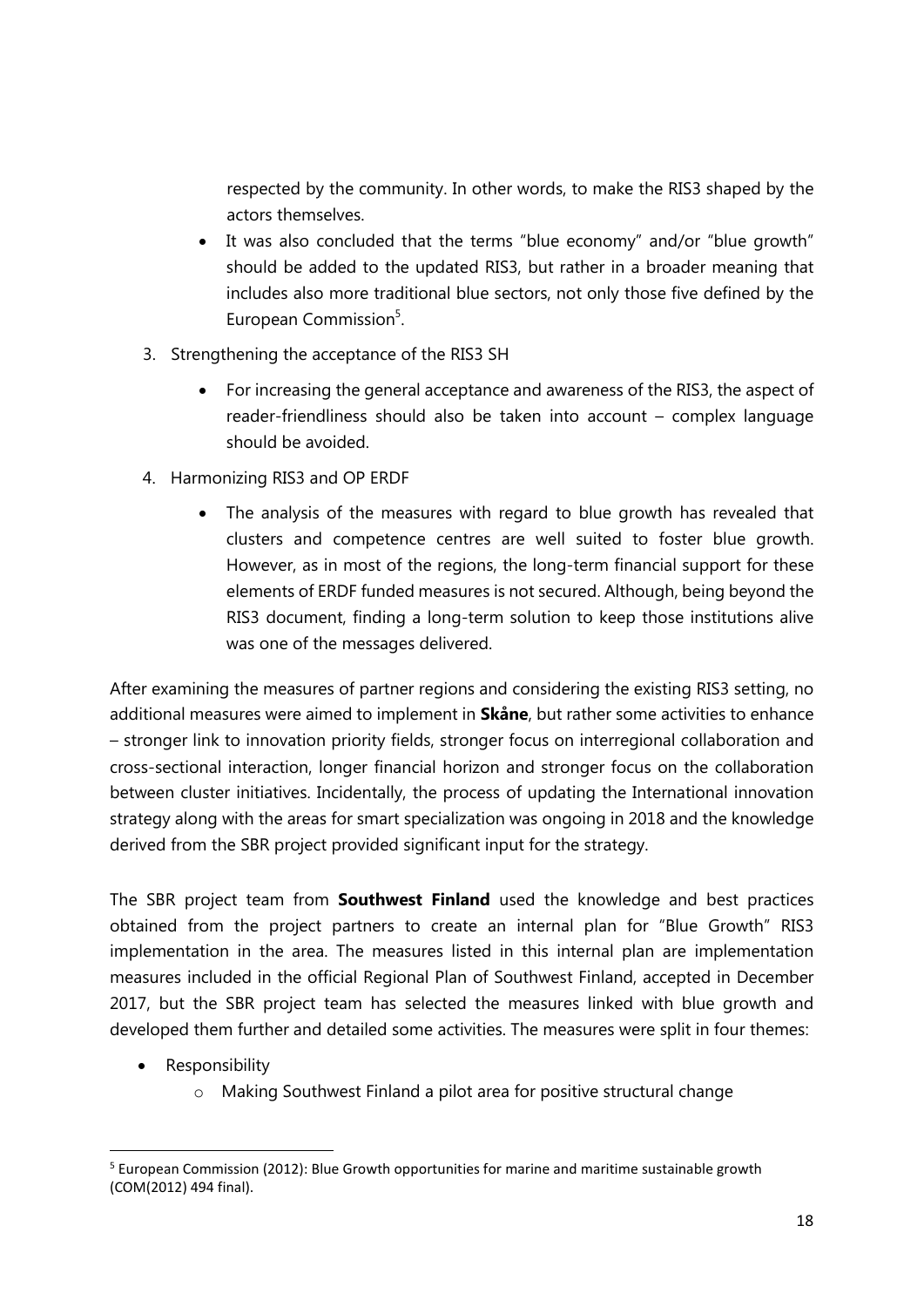- o Developing the working life, entrepreneurial and innovation skills of students by taking into account the requirements of industrial renewal, strengthening and deepening education choices in technology and supporting employment or further education of students who are about to graduate.
- o Continuing to develop strong food production and food industry in Southwest Finland
- Collaborative skills
	- o Promoting partnership and bold experimentation for the purpose of encouraging a dynamic cooperation culture in the region
	- o Ensuring the availability of competent workforce and the prerequisites for lifelong learning in different fields in order to secure regional competitiveness
	- o Supporting start-ups, changes of ownership, innovation skills and entrepreneurial education
	- o Developing cooperation between actors in applying for funding outside of the region
	- o Ensuring effective communication in planning development cooperation for a sustainable regional and urban structure and increasing innovation and joint responsibility for land use planning and interaction in order to build an attractive environment
	- o Creating a strong cooperation platform for maritime spatial planning
- Accessibility
	- o Promoting the creation of digital and physical meeting places that are accessible in different languages and support networks between actors
	- o Developing Southwest Finland into a centre for international connections and operations in the Baltic Sea Region by using the potential of northern growth area
	- o Building a sustainable and visible leisure concept in which the vital archipelago, attractive national parks and the rich regional cultural environment both on the shore and inland offer year-round experiences
- Resource wisdom
	- o Supporting material, energy, nutrient and resource efficient and carbon neutral choices, following the regional circular economy roadmap
	- o Promoting extensive cooperation between higher education institutions in order to make the area and its business life more competitive
	- o Ensuring the start of a master of science in engineering programme in regional university.

The **Riga Planning region** had an ambitious aim of developing a strategy for blue growth smart specialization – the Maritime and Coastal Smart Specialization Strategy (MCSSS) for Riga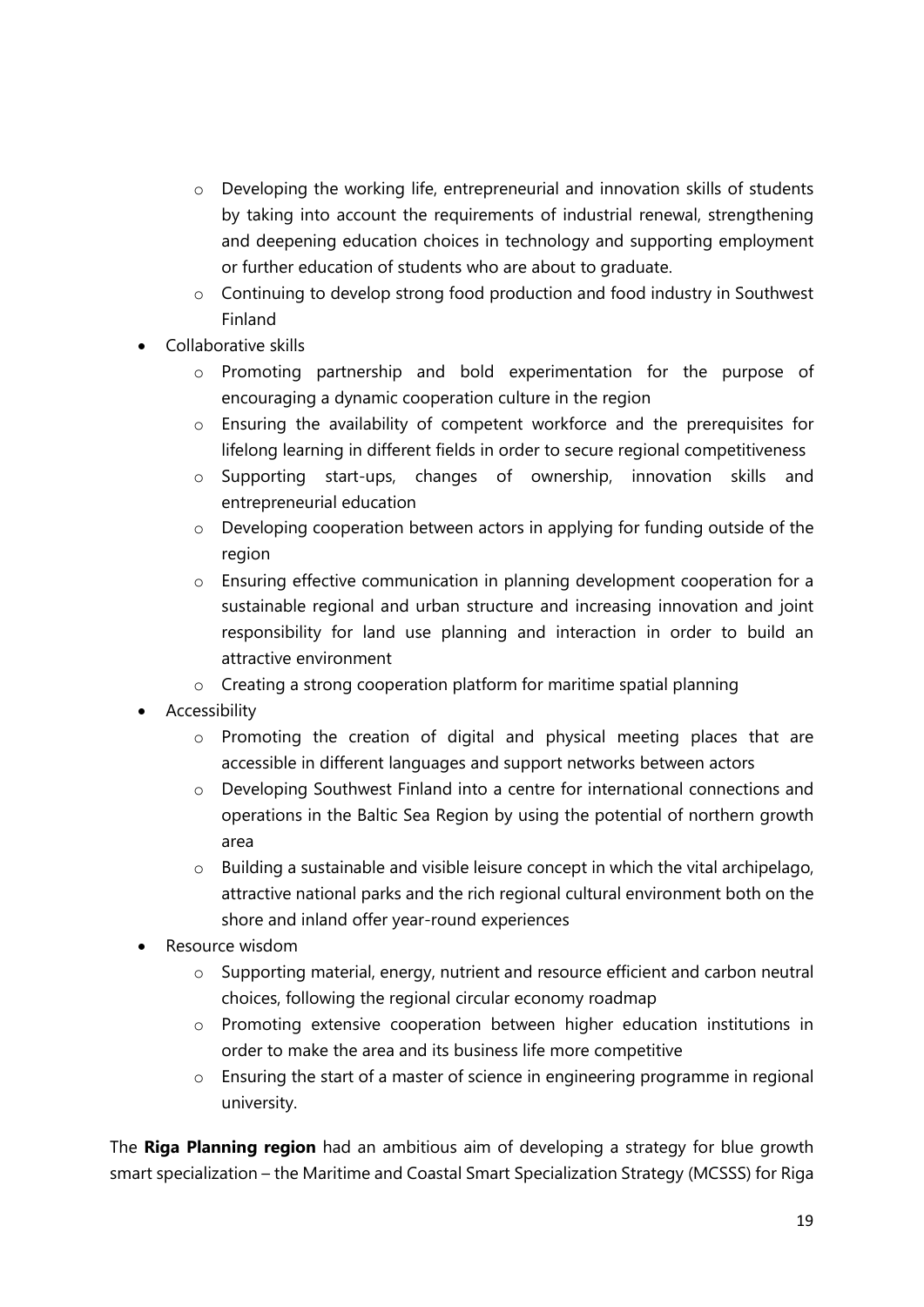Planning Region. Utilizing the knowledge shared in the SBR project, 25 measures were developed in total, which were split into five domains:

- marine transport and shipbuilding;
- fishing and mariculture;
- multifunctional and smart use of coastal areas;
- use of RES in the coast;
- resort and health tourism.

In case of **Ida-Viru region**, the SBR project has been extremely valuable for collecting the ideas and elements for the concerned parties of the regional innovation system and pushing forward the concept of smart blue growth. Since the RIS is managed at the national level in Estonia, the ideas collected in the course of the project have been adjusted for the local level partners. The focus on activities selected was mostly about progressing tourism and diversifying the economic structure of the region. More specifically the Competence Academy Tourism (CAT) that is applied in Skåne has been seen as a promising measure in Ida-Viru, also the Smart Specialisation's Boards (PSS Boards) similar to Pomorskie have been discussed.

#### **2.3. Implementation of the measures and activities**

After selecting the measures and activities, the partner regions worked individually for identifying the necessary endorsement procedure, adapting the measures and implementing in the revised development plans.

Substantial progress has been made in **Pomorskie** in implementation of the dedicated strategic project to support blue specialization (PSS1, the first Pomorskie Smart Specialisations board) – 'Offshore, Port and Logistics Technologies' dedicated to Blue Growth. External evaluation of the existing RIS3 was carried out over the last year. The results of the evaluation raised the problem that there is a lack of ability to conduct current and regular animation activities in PSS1. Based on the findings of the evaluation, Pomorskie Voivodeship adopted the updated Regional Strategic Programme in May 2018, including the "Pomorskie Creativity Port". The major update concerning blue growth was the introduction of the strategic project "Animation of the development of areas of Pomorskie Smart Specialisations as an element of the Entrepreneurial Discovery Process". Implementation procedures of the project have been developed. It is expected that the project will be announced at the beginning of 2019. In brief, this project will release funding for animation of Pomorskie Smart Specialisations boards. The funds will be 'operated' by the Departement of Regional Programmes. This project can be regarded as an adaptation of the Schleswig Holstein type cluster management – considering the PSS partnerships and the boards as a cluster around given PSS. In terms of resources, it is foreseen that the PSS1 will receive a 600 000 EUR for animation of its development (one fourth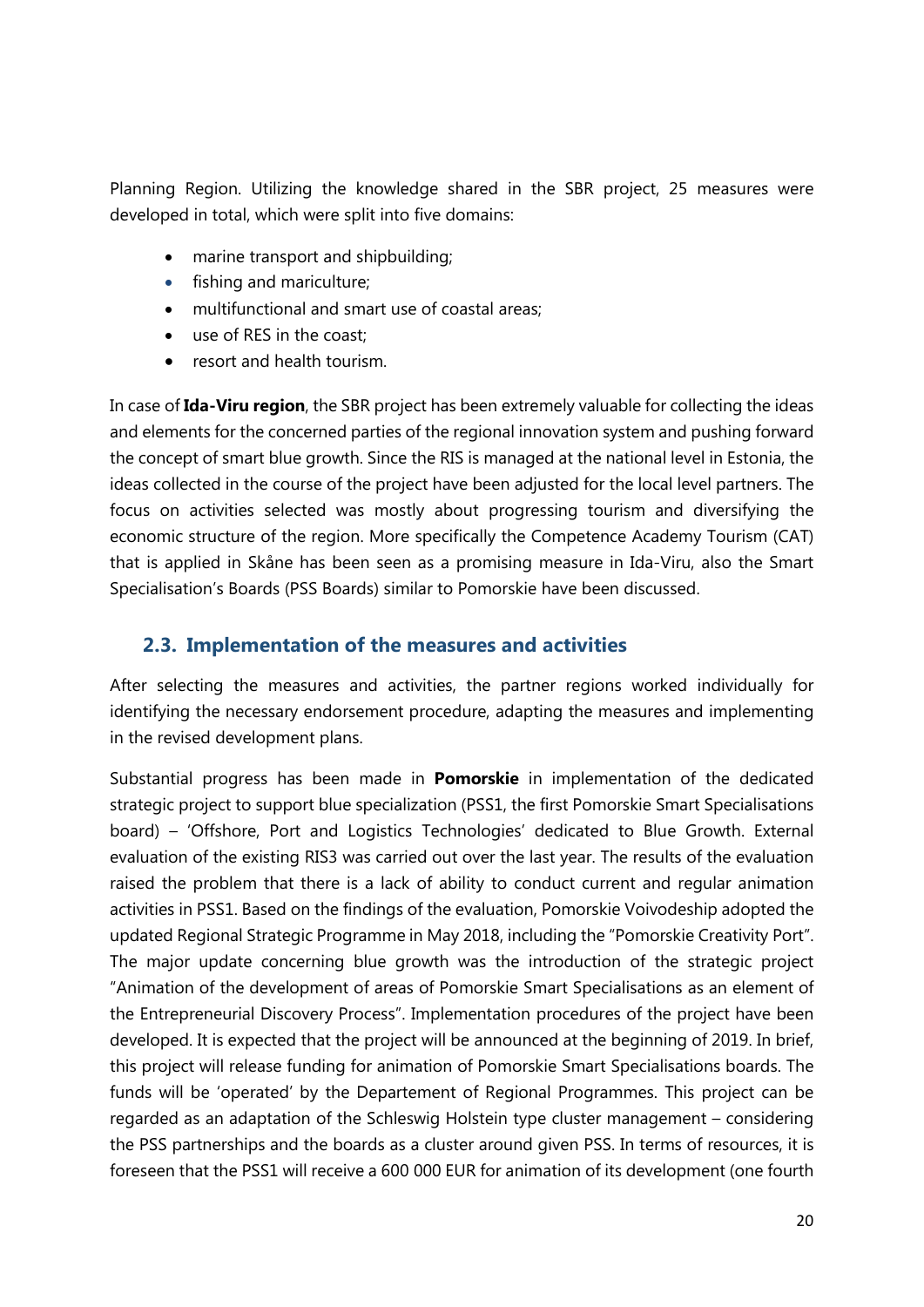of funds allocated for all PSS). Among many activities defined in this strategic project following are proposed: supporting entrepreneurial discovery process (discovering new, innovative areas/industries with high development potential, identifying ventures and research and development (R&D) projects in response to market needs, stimulating and animating cooperation between partners and regional stakeholders) and internationalisation of Pomorskie Smart Specialisations (implementation of support tools for PSS companies aiming at internationalization, animation ventures and R&D projects of transregional and supranational scope such as Horizon 2020, Interreg, Cosme, Life).

The evaluation of the RIS3 in **Schleswig-Holstein** and a subsequent updating was slightly delayed due to the staff shortage and restructuring. Nevertheless, a comprehensive assessment of the current RIS3 as well as its update is ongoing and will be finalized in early 2019. As the process is ongoing, it is not possible to report the outcome, but rather describe which steps are needed and will very probably be taken in the next months.

The recommendations for updating the strategy collected during the Smart Blue Regions project have been translated and handed over to the responsible RIS3 representative in the ministry – the Ministry of Economic Affairs, Transport, Employment, Technology and Tourism Schleswig-Holstein. The project team of Schleswig-Holstein has requested mentioning the INTERREG project Smart Blue Regions and its contribution to the update of the RIS3 SH in the new version of RIS. However, the analysis was done with a blue growth perspective, which is only a fraction of the RIS3. The evaluation and update of the RIS3 will be outsourced to an external service provider to secure a smooth and independent perspective. The evaluation will consist of several steps. The first steps include the analysis of the regional ERDF funding database to review the structure of the projects funded and identify if some measures are more attractive for specific specialisation fields than for others. The next step involves the engagement of the Cabinet in Schleswig-Holstein, which hopefully results in cabinet's decision. The last step in the endorsement process will be the communication with the European Commission in Brussels about the updated version of the RIS3 SH. When developing the first version of the RIS3 SH, the Commission expressed some concerns and recommendations of rectification. In the worst case, the updated version has to be revised; in the best case the Commission accepts all changes.

Activities for advancing the blue growth in **Skåne** region have been mostly focused around the evaluation of the action plan for the maritime sector. The project team from Skåne region has aimed to integrate the knowledge generated in the smart blue regions project to increase blue innovative activities in the action plan and to increase competence and education within this field. During the process of evaluation, the project team from Skåne has written a short paper on the main findings of the SBR project and how they are relevant for the RIS3 and proposed a list of recommendations that is relevant to the strategy with a focus on blue growth. Another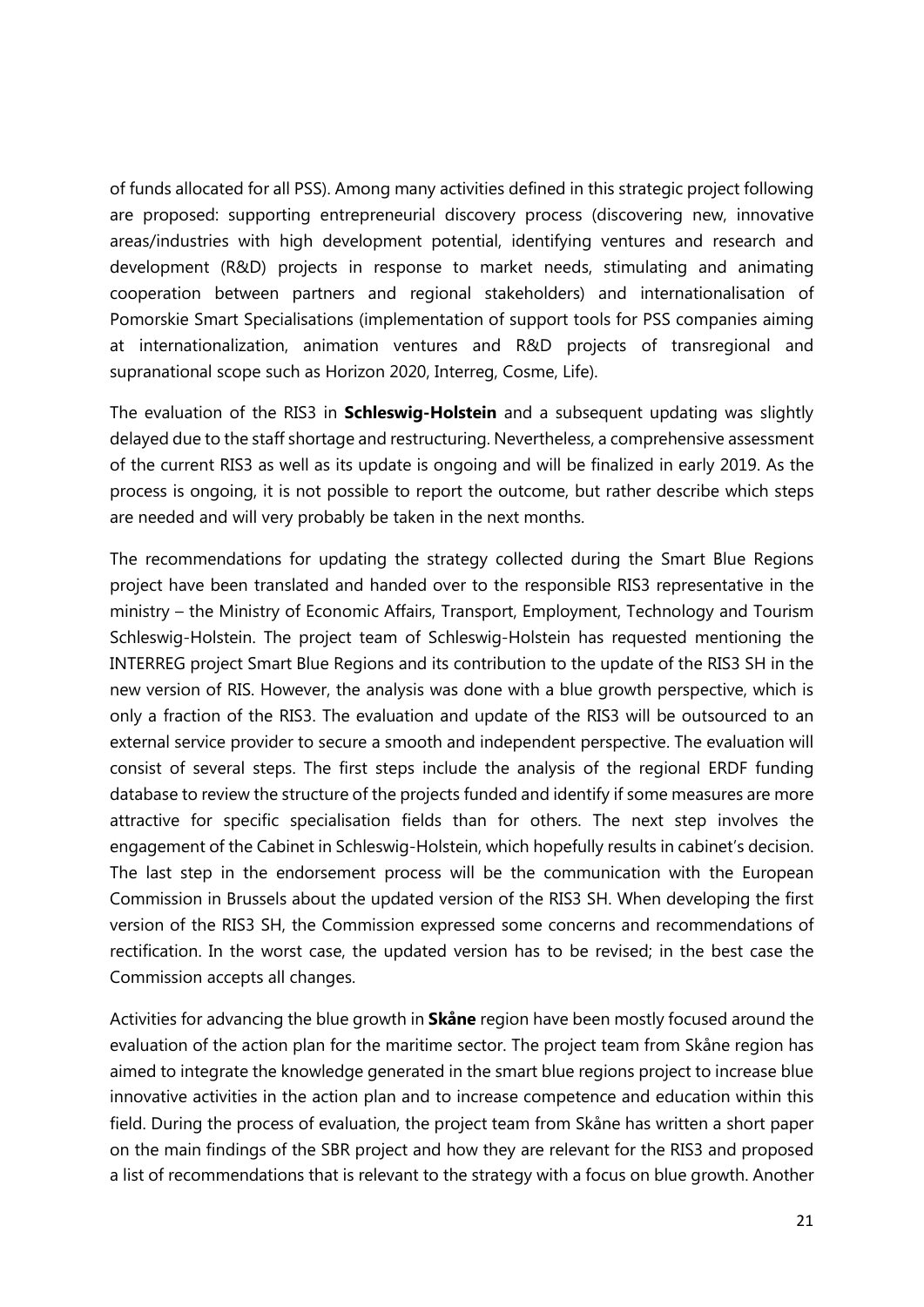contribution to the update of the strategy was arranging a meeting in December 2018 for the relevant people in Region Skåne connected to the RIS3 work, the innovation support system and the cluster organisations. The purpose was spreading the lessons learned from smart blue regions to guarantee that the blue growth perspective is considered in the RIS3 process and to involve a broader competence base.

Important work has been done in **Southwest Finland** with creating the internal Plan for "Blue Growth" RIS3 implementation and communicating this with regional stakeholders. Since the shipbuilding is among the most important economic sectors of the region, this has also been the most relevant sector for communicating the results of the project. For spreading the word of blue growth, a dedicated webpage has been launched (http://www.sininenkasvu.fi) that aims to provide information on the blue growth concept, major stakeholders as well as financing and cooperation possibilities. There have also been several informative events. For instance, Blue Growth themed final event of the Smart Blue Regions project in Southwest Finland was organized in cooperation with the Turku - Southwest Finland EU-Office and the City of Turku in December 2018.

Since there is a serious lack of workforce in the region, there is a lot of interest in measures that are targeting this issue. The Smart Blue Regions project team in Southwest Finland has been actively circulating the idea papers drafted after the workshop in Malmö, where needs of future working life were discussed. Related to that, the regional council of Southwest Finland has been lobbying for the start of a master of science in engineering programme in regional university to relieve the pressure of lacking qualified labour. Another stream of work together with the Blue Industry Park is enhancing B2B cooperation by creating synergies between companies and providing excellent facilities and operating conditions in which to work. This could be considered as one of the top infrastructural projects in this regard.

**Riga planning region** has developed "Maritime and Coastal Smart Specialization Strategy for Riga Planning Region" (MCSS) in a collaborative manner involving a wide range of stakeholders. The strategy has been developed jointly with external experts and has been launched in early 2018. The process was designed in a way to ensure strong stakeholder engagement, which could secure their commitment to this initiative. The plan has been created in a number of collaborative discussion meetings involving main target groups of the plan: entrepreneurs, municipalities, ministry representatives, business support organizations. As a first step, the existing blue resources and opportunities were discussed, then the strategic directions and measures were defined which was followed by an online survey amongst entrepreneurs and municipalities about future projects. As a next step, public discussions about blue growth opportunities and perspectives were organised. After a peer-review among the SBR partners during the project meeting in Kiel, the draft plan has been distributed to coastal municipality development planning specialists, the Ministry of Economy, the Ministry of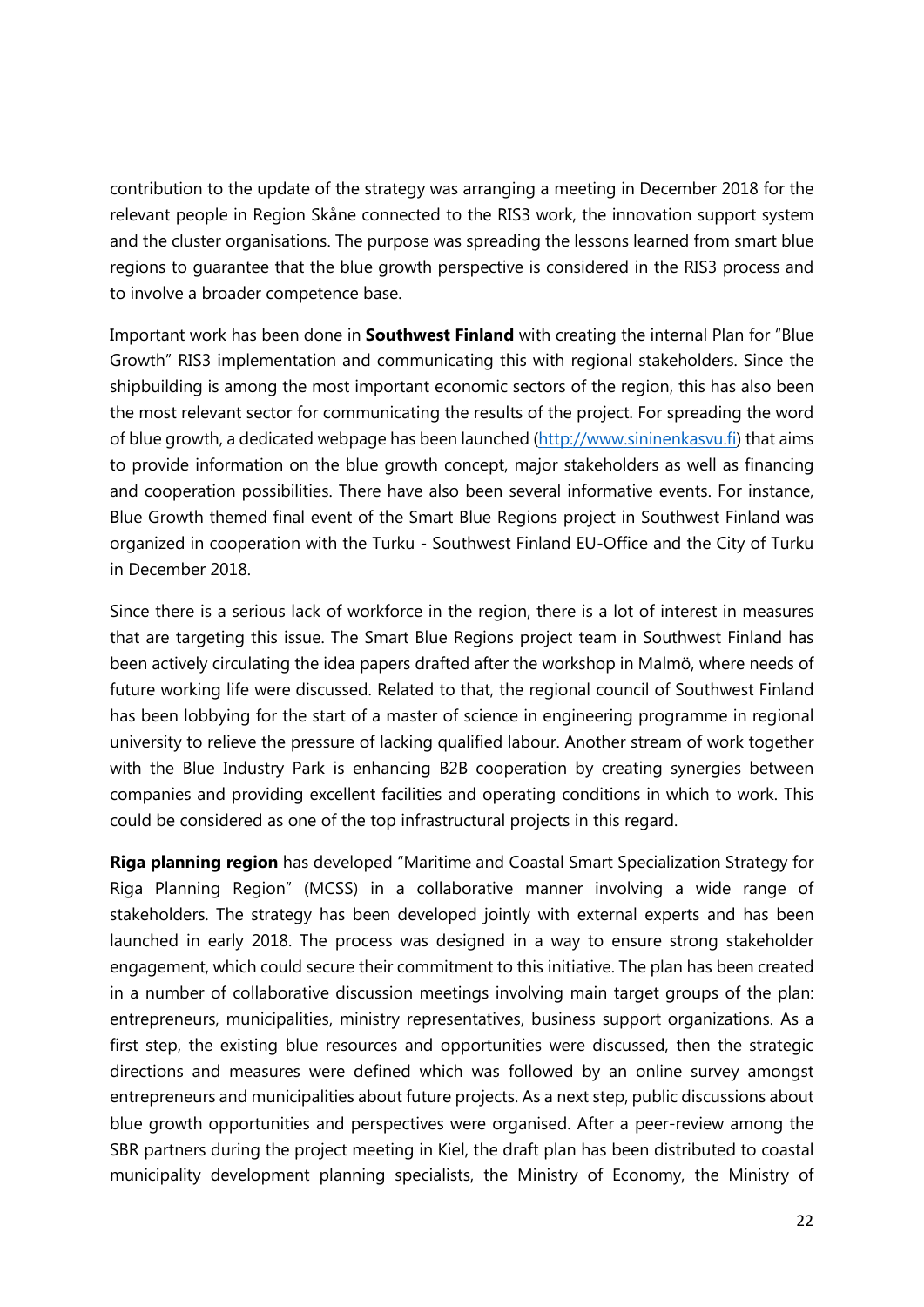Environmental Protection and Regional Development to review and provide feedback on it. Thereafter, the plan was presented during the Annual Meeting of Coastal Municipalities on 7.12.2018 and was disseminated to coastal municipalities, ministries, coastal action groups, clusters and other stakeholders. The strategy is finalized and the dissemination plan is currently prepared. The MCSS Strategy will be implemented by the Riga Planning Region in cooperation with local municipalities, research institutions and private and non-governmental sector in the form of projects. Hence, the next step in the course of implementation is development of specific priority projects – justification, identification of cooperation partners and planning of activities.

Two measures are currently being implemented (to be completed by 28.02.2018.) as external expertise to increase knowledge on smart activities on the coast;

- "Analysis of exploitation possibilities of algae biomass at the coast of Riga planning region" to provide recommendations on the maintenance and application of biomass for municipalities and businesses;
- "Development of the smartphone and other portable device charging point prototype" a design object that will be elaborated and established on the coast of one of the municipalities using renewable energy systems (solar batteries).

The process of advancing blue growth in **Ida-Viru region** was mostly focused on adjusting the "Regional Development Strategy 2019-2030". The prospects of blue growth were actively discussed and the knowledge accumulated in the course of the SBR project was harnessed in defining the objectives and development goals of the strategy. The ideas of blue growth are incorporated in the development goals such as "Diversification of the economic structure", "Expanding the Tourism Cluster" and "Ensuring fast and comfortable movement of goods and people." Four activities can be highlighted within these development goals – 1) establishment of 2.5 km<sup>2</sup> agropark suitable for aquaculture production<sup>6</sup>, 2) development of a small harbour network, 3) preparatory activities for providing access to the Narva Reservoir and the excavated sites from the lake Peipus, 4) opening of passenger traffic through the port of Sillamäe. In addition, the knowledge and ideas collected from the SBR project were spread in the form of discussions with the local stakeholders and partners of RIS. For instance, the Ida-Viru Tourism Cluster, which contributes in the growth of the tourism sector, has received valuable information for improving their services and potentially developing a more long-term cooperation with their colleagues from Riga planning region. Also, based on the knowledge acquired from the project, an Interreg application has been submitted aiming to search for possibilities for restoring the ferry connection between Ida-Viru region and Finland. However, the idea of Smart Specialisation's Boards (PSS Boards) similar to Pomorskie, initially selected as

<sup>&</sup>lt;sup>6</sup> THe agropark is planned to be established in an abandoned mining area close to the Auvere powerplant.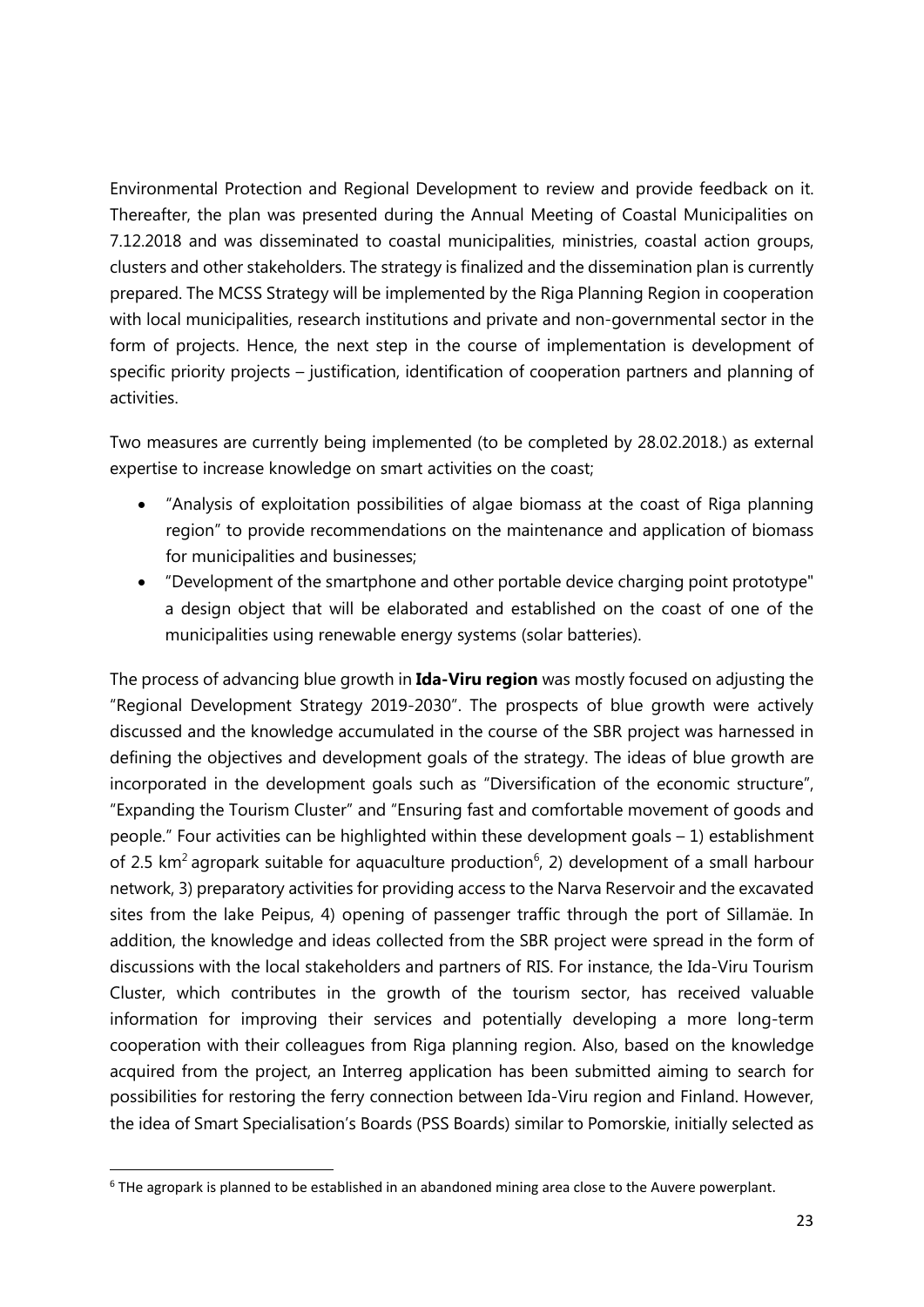a best practice measure to put in practice, was not implemented – mostly due to the lack of regional funding. In addition to the regional development strategy, "Ida-Viru programme" was developed by the national government in 2018. This includes several measures for improving the socio-economic situation in the region. However, blue growth was not included in this document.

#### **2.4. Conclusions and lessons learned**

The key issues in ensuring successful implementation of the selected measures and activities are not new. The main challenged are still related to getting the **industry partners involved and engaged in designing and implementing changes in regional strategies.** Connected to that, the RIS3 strategy is often considered too formal and not applied in practice. This raises the question of achieving **better coordination** between the actors of the RIS3 system (thoroughly discussed in the summary report of WP 2.1.). In addition, **evaluation and impact assessment of the results remains a big challenge**. Qualitative evaluations, are often unable to assess the overall impact of the strategy. On the other hand, applying complex quantitative evaluation methods such as *difference-in-differences* or propensity score matching for capturing the true impact is problematic due to the lack of data.



#### **Figure 1** Topical issues highlighted by project partners

There are no universal solutions for these challenges in terms of implementation, but it was concluded that successful implementation requires close and reliable relationships with local stakeholders. Therefore, **communication** has been mostly put into the spotlight by the partners of the SBR project. Different communication tools for securing the commitment to the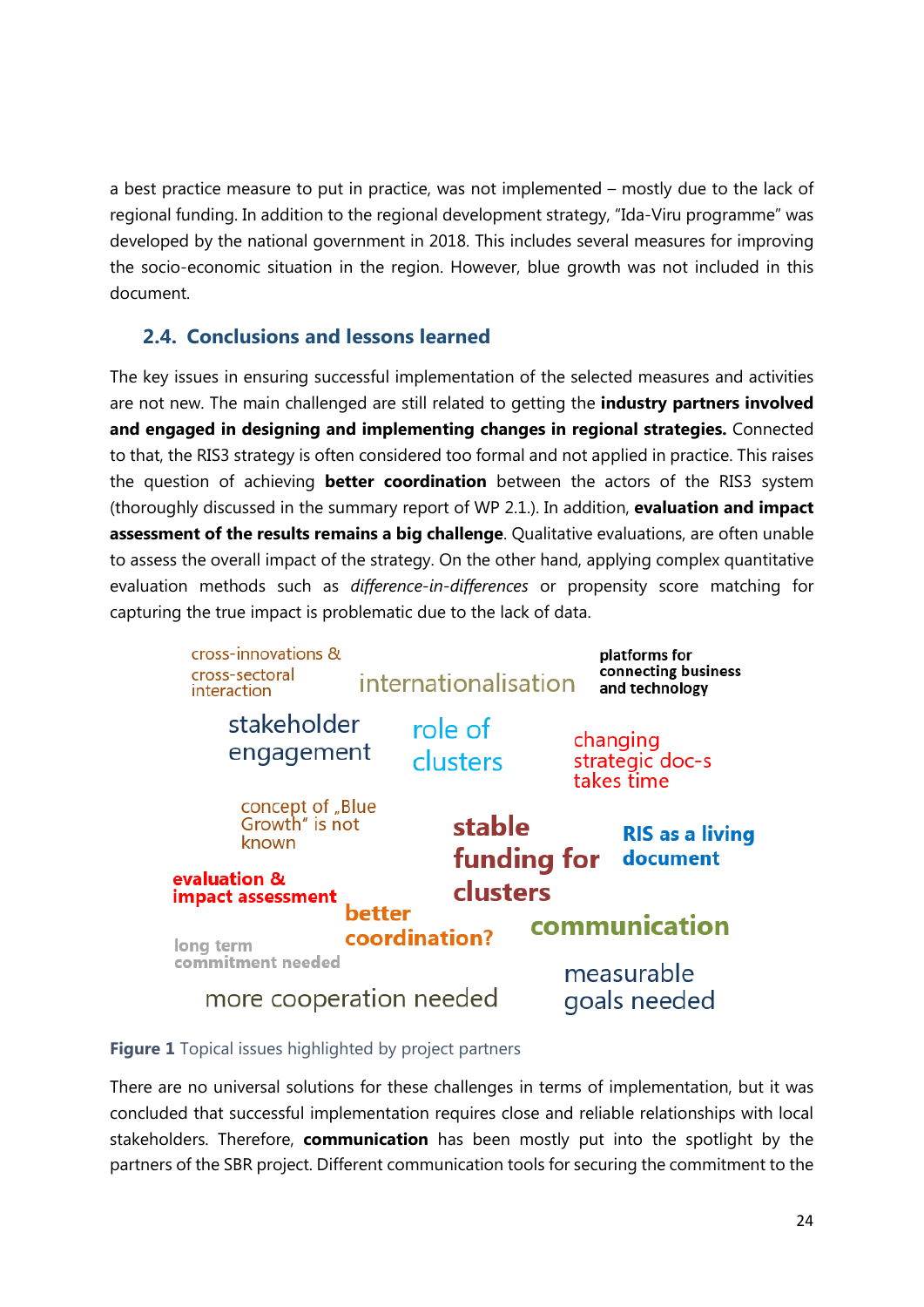strategy have been encouraged. Communication should involve a combination of tools – personal networking, workshops and seminars, tailored brochures, webpage etc. Since strong reputation and trust is required, recommendation from the fellow entrepreneurs are effective. In this regard, the role of **clusters** has been strongly emphasized and cluster-type initiatives have been one of the most relevant measures applied and adapted in the course of the project. For ensuring the effectiveness of clusters, measures incentivising clusters to collaborate with each other should be there – many opportunities are arising from the links between different specialisation fields. Combining the idea of specialisation fields and cross-innovations is however rather puzzling for the industry partners. Cross-innovation topics need to be presented in a very simple way and illustrated with real-life examples. The same refers to presenting key technologies – industry 4.0, Internet of Things, Artificial Intelligence and other fancy concepts cannot be just buzzwords but have to be presented with structured content.

The effectiveness of cluster measures does seem to depend on the business culture – corporate oriented business environments (Germany, Sweden) seem to be in favour compared to more competition-oriented environments (Estonia, Latvia). As stable financing is a crucial factor for securing the effectiveness of the clusters (stable jobs, continuity in activities), adequate **state funding** (at least for five years as in Skåne) has been seen as the likely solution here to keep those institutions alive. This would also reduce the rivalry between the clusters and support cooperation.

Several good **platforms for connecting business and technology** and bringing private and public actors together have been identified – New European Forum, SHIFT business festival, Baltic Sea Forum, Innovation and Technology Forum Schleswig-Holstein, Bastu business accelerator in University of Turku etc.

The other stream of activities that stood out from the inputs of SBR project partners is related to **internationalisation** – it has to be more pronounced at strategy level (RIS3), but also for clusters etc. Internationalisation is especially important for complex projects where strong technical and organizational infrastructure is needed. In fact, this affects the majority of innovative initiatives.

Regarding **monitoring and evaluation** of activities, a comprehensive monitoring was implemented by the project team of Schleswig-Holstein – this work could be highlighted as a good example (see the report of GoA 2.3). An interesting initiative was also uncovered by Southwest Finland – the annually conducted "Partnership Barometer" is used to continuously monitor the implementation of the measures listed in the regional strategy. Here, the evaluation is not a separate action, but rather integrated into the management process of the strategy. Besides the barometer, there is also an open access web platform in which the actors can see which measures are implemented and what their statuses are. This makes the